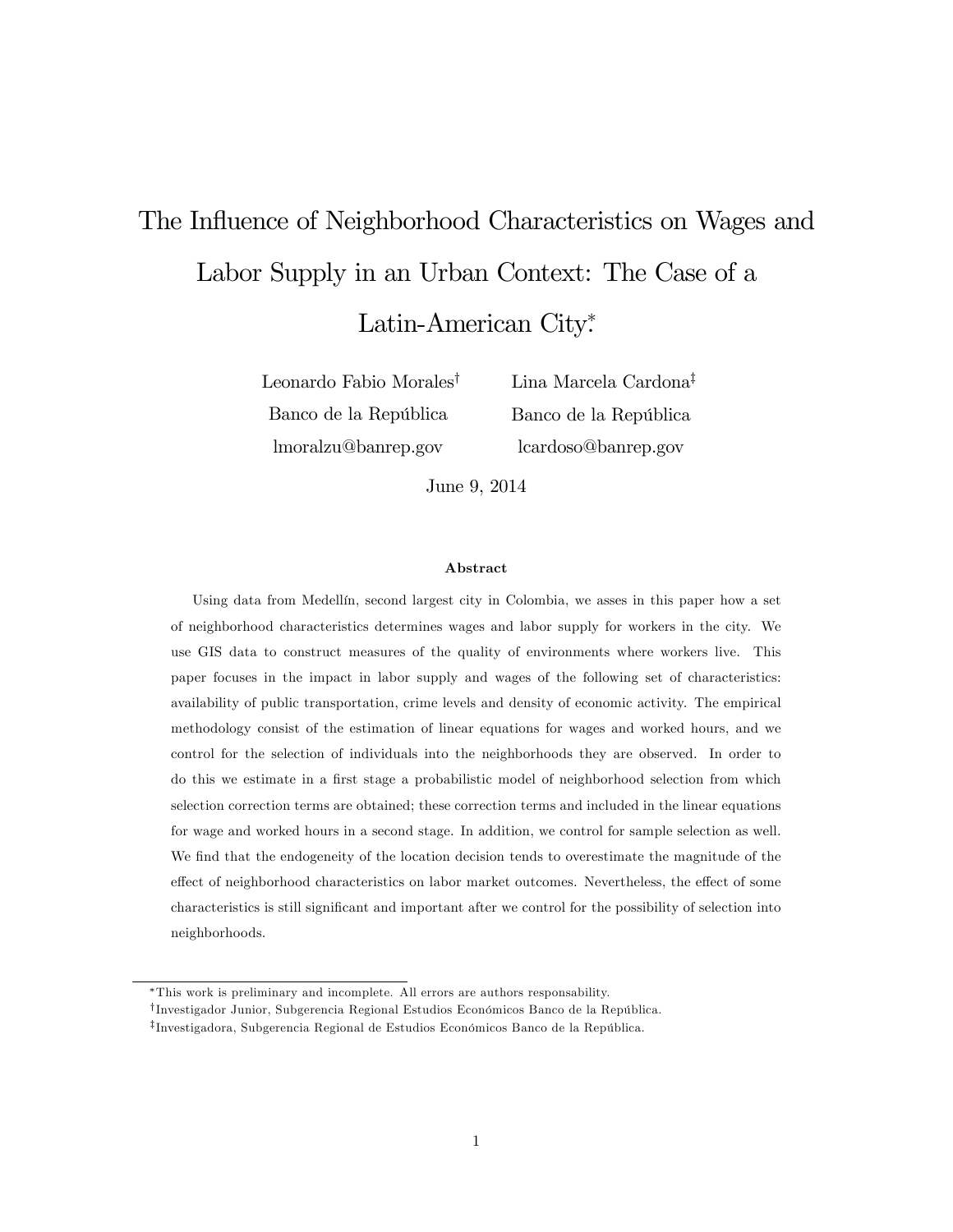## 1 Introduction

One of the most distinctive elements that characterize Colombian cities, and in general cities in Latin-America, is the existence of considerable levels of spatial segregation. By spatial segregation in this paper we mean the existence of a clear division of the cities into big clusters of good quality and bad quality neighborhoods. The consequences of this type of city configuration is a topic that have been studied by the literature on labor economics and urban economics. One of the main branches of the literature in this type of issues is the one that study the "spatial mismatch hypothesis." Broadly speaking this hypothesis states that deficient labor outcomes are partly the result of excessive separation between individuals and workplaces (Brueckner y Zenou, 2003).

More generally, it may be possible that spatial segregation of individuals in a city causes deficient wages and labor supply. On one hand, in segregated environments a portion of the population may be excluded from labor opportunities or networks where information on available jobs is exchanged. This type of isolation may cause an increase in economic costs associated to participation in the labor market (Weinberg et al, 2004). On the other hand, there is a set of reasons discussed in the literature to link segregation and wages. These reasons go from scarce accumulation of human/social capital in bad communities (Altonji and Mansfield, 2011) to possible discrimination against workers coming from bad neighborhoods (Rathelot, 2009; Dickerson, 2008).

Spatial segregation implies heterogeneity in neighborhood quality. Usually, isolated individuals live in low quality neighborhoods. In this paper we define quality in terms of the neighborhood characteristics, these characteristics are factors that may increase the cost of being employed or affect the accumulation of social and human capital and by these ways affect wages. This paper seeks to estimate the impact of neighborhood quality on labor supply and wages, using a representative sample of individuals in Medellín (second largest city in Colombia with a population of 3.5 million in the metropolitan area). The quality of the neighborhood is defined in terms of three main characteristics: (1) homicides in the neighborhood, (2) the density of economic units (business) in the neighborhood,  $(3)$  the distance to the nearest station of the massive transportation system of the city. The definition of neighborhood we use is the census tract polygons; these units are the building block of the census in Colombia and they are relative small areas for which census information is representative.

## 2 Literature Review

One of the Örst studies that explores the Spatial Mismatch hypothesis was Kain, J. (1968), in this paper the author proposes the existence of a relationship between segregation in the housing market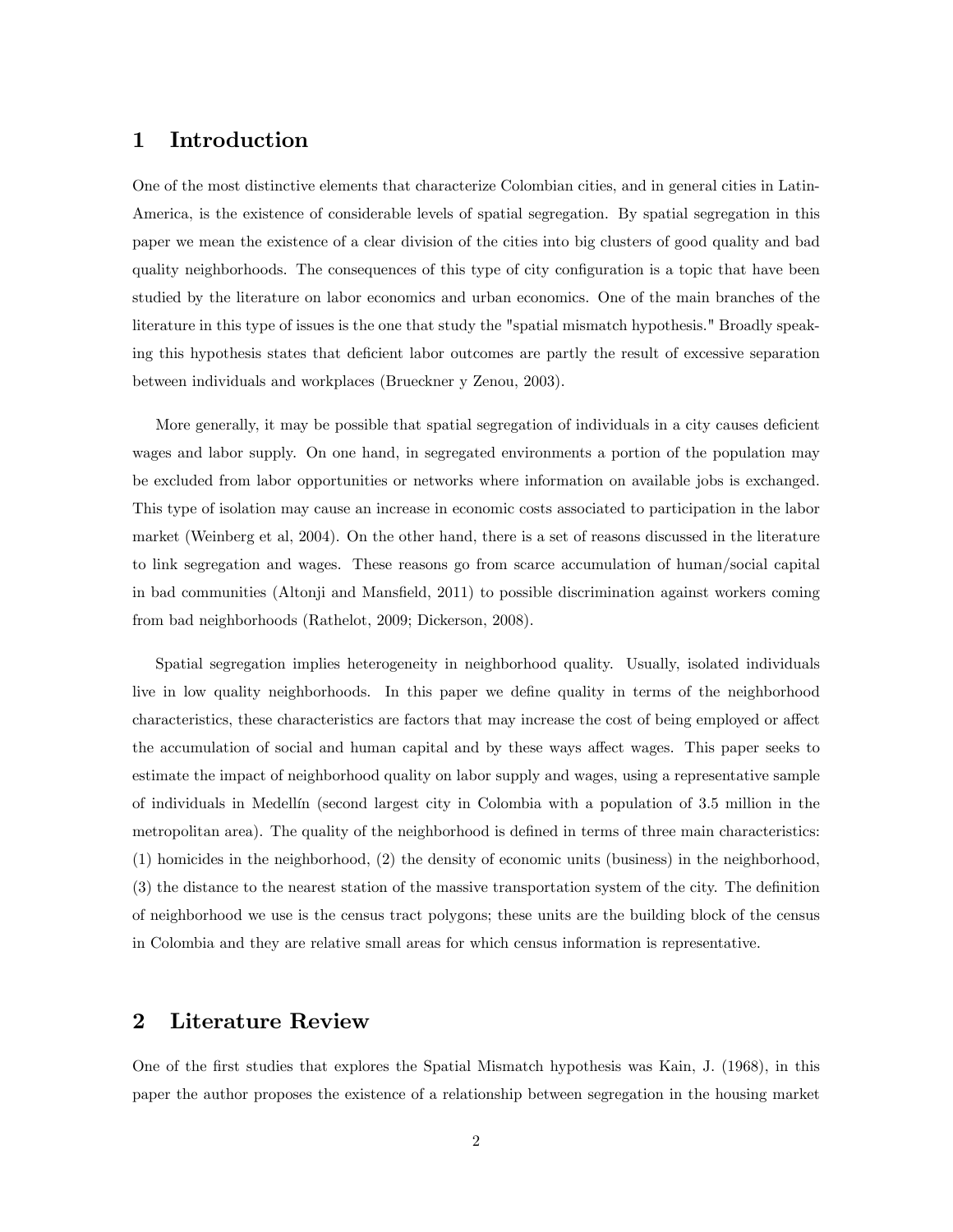and the poor results in labor outcomes of African Americans; the paper showed evidence of the negative effects of segregation on the unemployment rates for African-Americans in Detroit. In economics and other social sciences there is a research line in topics related with the spatial Mismatch hypothesis, reader may refer to Holzer (1991) y Ihlanfeldt (1998) for a comprehensive review of the literature in this field.

There is some empirical literatures that seek to identify relationships between quality of the neighborhood and labor supply, a good example is Weinberg, Reagan, Yankow, (2004). In their paper these authors estimate a labor supply function specified in terms of some neighborhood characteristics. Weinberg, Reagan, Yankow, (2004) is able to assess the hypothesis that the density of jobs in the neighborhoods is a factor that increases the individual labor supply. Some other papers look at the effect of community-neighborhood characteristics on wages (Altonji and Mansfiel, 2011; Cheng, 2012; Rathelot, 2009; Dickerson, 2008). This former set of papers shares the idea that wages can be explained directly or indirectly by the environments where individuals live or have lived during their lives.

The channels through which the relationship between residential environments and wages may take place are diverse. One possible channel is that environments may alter the process of individual accumulation of social and human capital (Cheng, 2013). Another channel is that employers may discriminate against workers living in particularly areas that can carry the burden of bad stereotypes (Rathelot, 2009). One example of this type of stereotypes is that people may think that residents of some neighborhoods can be dangerous or cannot be trusted. In recent literature this type of discrimination has been named as redlining. Reader may find deeper exploration of redlining models in Zenou and Boccard (2000) or Zenou (2002). In addition to these explanations, the "spatial mismatch" hypothesis offers a reasonable link between low quality neighborhoods and low wages. Excessive distance between workers and jobs may affect negatively their labor performance, and this is an argument that can be extended to other bad neighborhood characteristics.

### 3 Theoretical Framework

The main ideas of this research can be represented in a simple static labor supply frame, where individuals get utility from the quality of the neighborhood where they live. A common practice in the literature of implicit prices (Rosen, 1974) is representing a good as a configuration of its characteristics. We represent a neighborhood in the city as a vector  $z = \{z_1, z_2, ..., z_n\}$ , where each  $z_i$ ,  $i = 1, 2, ...n$ represents a neighborhood characteristic. To simplify the notation lets assume that all the variation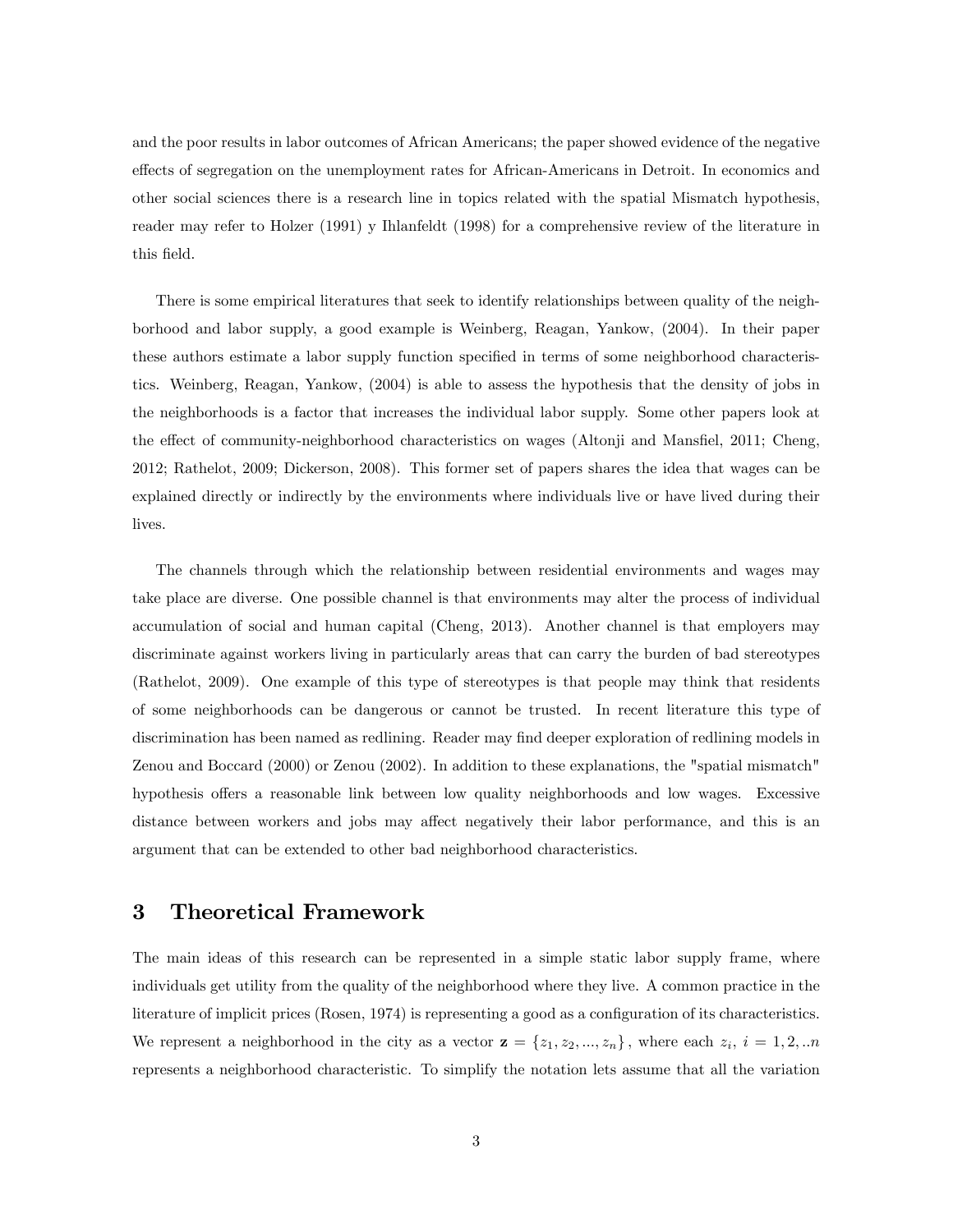in these characteristics can be summarized in a index  $z \in [0, 1]$ , where  $z = 0$  represents the lowest quality level and  $z = 1$  represents the highest neighborhood quality.

Individuals in this framework get utility from leisure l, the quality of their neighborhood  $z$  and a generic consumption good c. Neighborhood quality is included in the utility function because individuals obtain satisfaction of living in better neighborhoods, but also because neighborhood quality may alter marginal utility from leisure. Therefore, the representative individual's utility function can be represented as:

$$
u\left(c,l,z\right) \tag{1}
$$

The budget constrain is standard, it includes a labor cost parameter for those individuals who work. Labor cost are a function of neighborhood quality. This represents the fact that most efficient transportation systems or the proximity to business clusters, among other characteristics, may reduce the worker's transportation expenditures. Other characteristics of the neighborhood may also alter the costs associated to the decision of working (living in a good neighborhood reduces the expenditures in individual's security for example). The budget constrain can be represented as:

$$
1_{\{h>0\}} [w(x,z) \cdot h - a(x,z) \cdot h] + v = c + p_z \cdot z \tag{2}
$$

Where  $w(z, x)$  represents wage, which in this framework is a function of individual characteristics x as education and experience, and it is a function of neighborhood quality  $z$ . This way of specifying wage is supported by all the literature that establish an effect of segregation and residential environments on individual earnings (Zenou and Boccard (2000), Zenou (2002), Altonji and Mansfiel, 2011; Cheng, 2012; Rathelot, 2009; Dickerson, 2008). In addition,  $a(z, x)$  represent labor cost for individuals who work. They are also function of neighborhood quality  $z$  and individual characteristics  $x$ . It is assumed that better neighborhood quality reduces the labor cost because it implies better transportation systems, no additional expenditures in individual's security, etc. Therefore, it is assumed that  $a' < 0$  y  $a' > 0$ . In addition,  $p<sub>z</sub>$  is the average price of an additional unit of neighborhood quality y v represent non labor income. Al prices are relative to the price of the generic consumption good c. Individuals distribute their time T, between work (h) and leisure (l), therefore  $T = h + l$ . The problem that individuals solve in this framework is maximizing (1) subject to de restriction represented by equation (2) and the restriction time. From this process the individual obtain optimal consumption for leisure  $(l)$ , consumption good  $(c)$  and neighborhood quality  $(z)$ .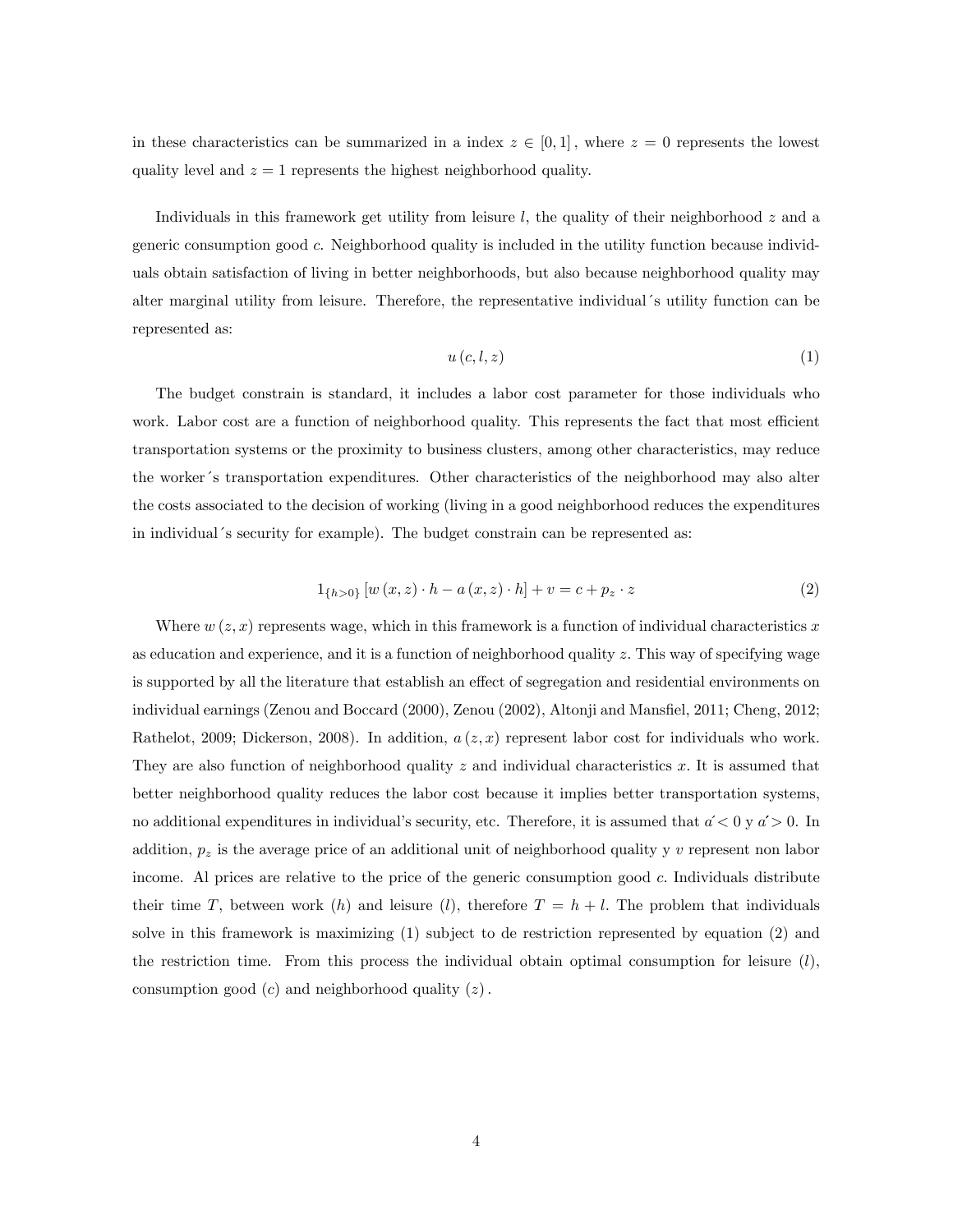## 4 Data

The data used in this analysis comes from different sources of information: (1) the Medellin's household living conditions survey or HLCS (Encuesta de Calidad de Vida -ECVM-), (2) the city's map information updated by the city planning department, (3) homicides records from the National Police and (4) the administrative information of childcare institutions supplied by the local government. The HLCS is an annual survey that interviews about 20.000 households in 20 "comunas" of the city (16 in the urban area and 5 in the rural area) and the survey is representative to this level of disaggregation.

One of the advantages of this paper is that all the households available in the HLCS are georeferenced and it is possible to identify the exact geographical area where most of the households are located, which is crucial to know the characteristics of individual's neighborhood. In this study we define a neighborhood as a small area within the city with a relative small population. In that sense, we use the 243 census tracts of the city, which account for 9090 inhabitants each one (on average). The Census Tracts are small areas with enough demographic information to characterize each one of them. Another geographical division that is important to define is the "comuna" which are much larger than the Census Tracts and grouped several of them.

Figure (1) shows household maps of 2012's HLCS and the census tracks. The "comunas" are delimited by the red line, the census tracts are the smaller polygons defined by the black lines. The households are represented by green dots in the map.





In this study we use several variables geographically defined. In order to generate these variables, we use georeferenced information on metro stations, information on the location of economic units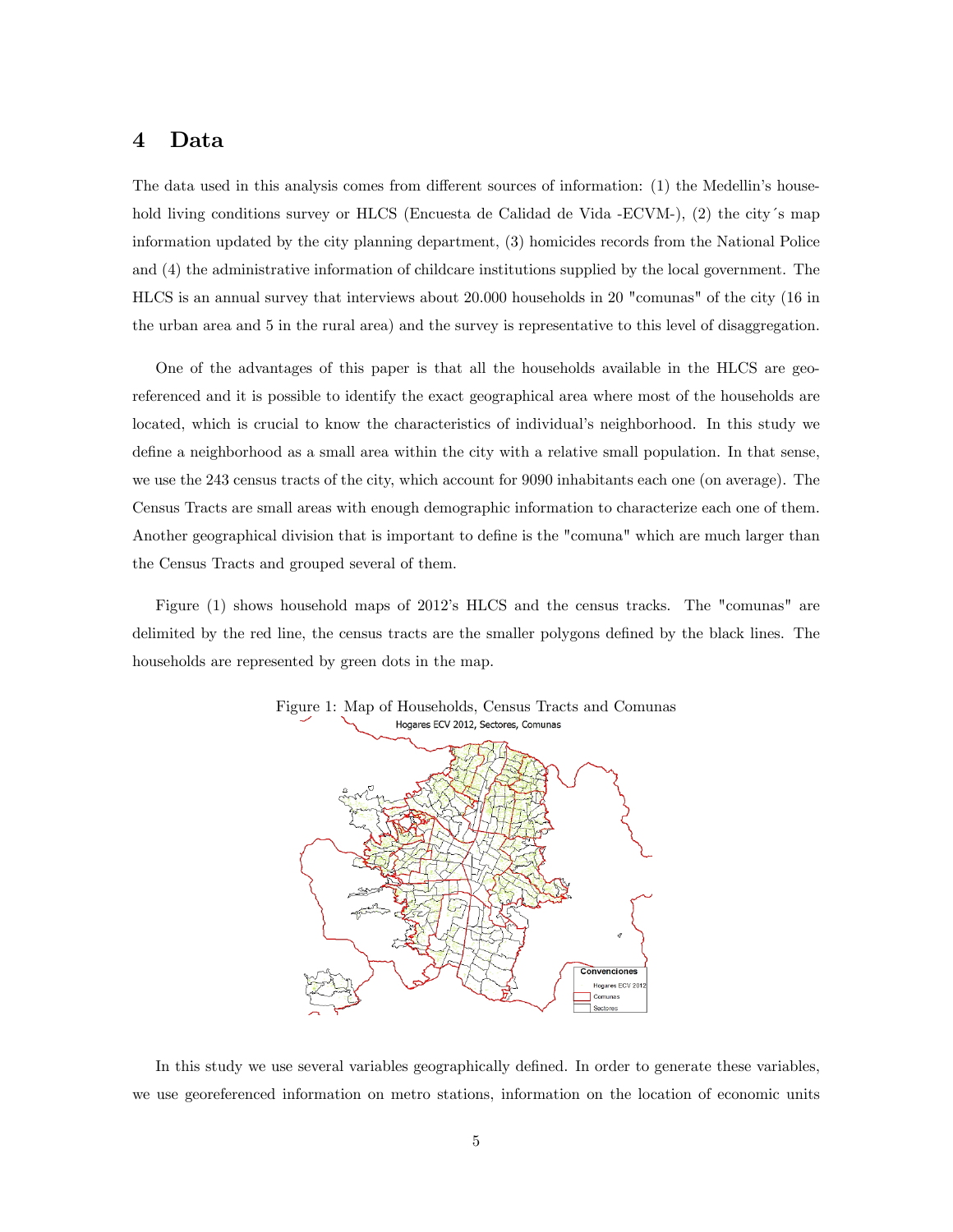in the city (formal business dedicated to private or public economic activities), and georeferenced information on murders in the city<sup>1</sup> . In addition, in order to construct some exclussion restrictions for the sample selection equation, we use georeferenced information on public childcare providers in the  $\mathrm{city}^2$ .

#### 4.1 Policy Variables Measurement

The impact variables have been built using a methodology that considers the geographical location of the individual relative to the neighborhoodís characteristic of interest. The access to the transport system is measured through the distance in meters from the individual's residence to his/her nearest metro station or any station of the massive public transportation system in the city. In the case of the density of business and the crime index, gravitational indexes are built using the inverse of the distance between the individual's residential location and the characteristic of interest. In the case of business, the index can be expressed in the following way:

$$
A_{i} = \sum_{j=1}^{J} 1_{\{d(i,j)\ \leq D\}} \cdot \frac{1}{d(i,j)} \tag{A}
$$

In the last expression,  $A_i$  is the density index of economic activity for individual *i*. The expression  $d(i, j)$  represents the distance between individual i and the jth amenity, assuming that there are J economic units (business) in the city. The parameter  $D$  represents the minimum distance at which an economic unit in the city receives a positive weight in the construction of the index for the *ith* individual. We estimate models with different values of  $D$ , the especification presented in this paper use the values of  $D$  that maximize the fit of the model.

In regards to the variable for homicides, in addition to weighting by the inverse of the distance, we also weight by the inverse of the time transcurred between the occurrence of the homicide and 2012. Therefore, an expression for the density of murders for individual  $i, H<sub>i</sub>$ , is computed in this paper using this formula:

$$
H_i = \sum_{t=2002}^{T=2011} \left[ \sum_{j=1}^{J} 1_{\{d(i,j_t) \leq D\}} \cdot \left( \frac{1}{d(i,j_t)} \right) \left( \frac{1}{T+1-t} \right) \right]
$$
(H)

 $1$ We use data collected by Intelligence department of National Police, where all murders in the city are recorded with the address where it happened. Then, using the address we georefereced each murder.

<sup>&</sup>lt;sup>2</sup>We use information provided by Good Start Program. This is a big public childcare program in the city that collects information on most of the public childcare providers.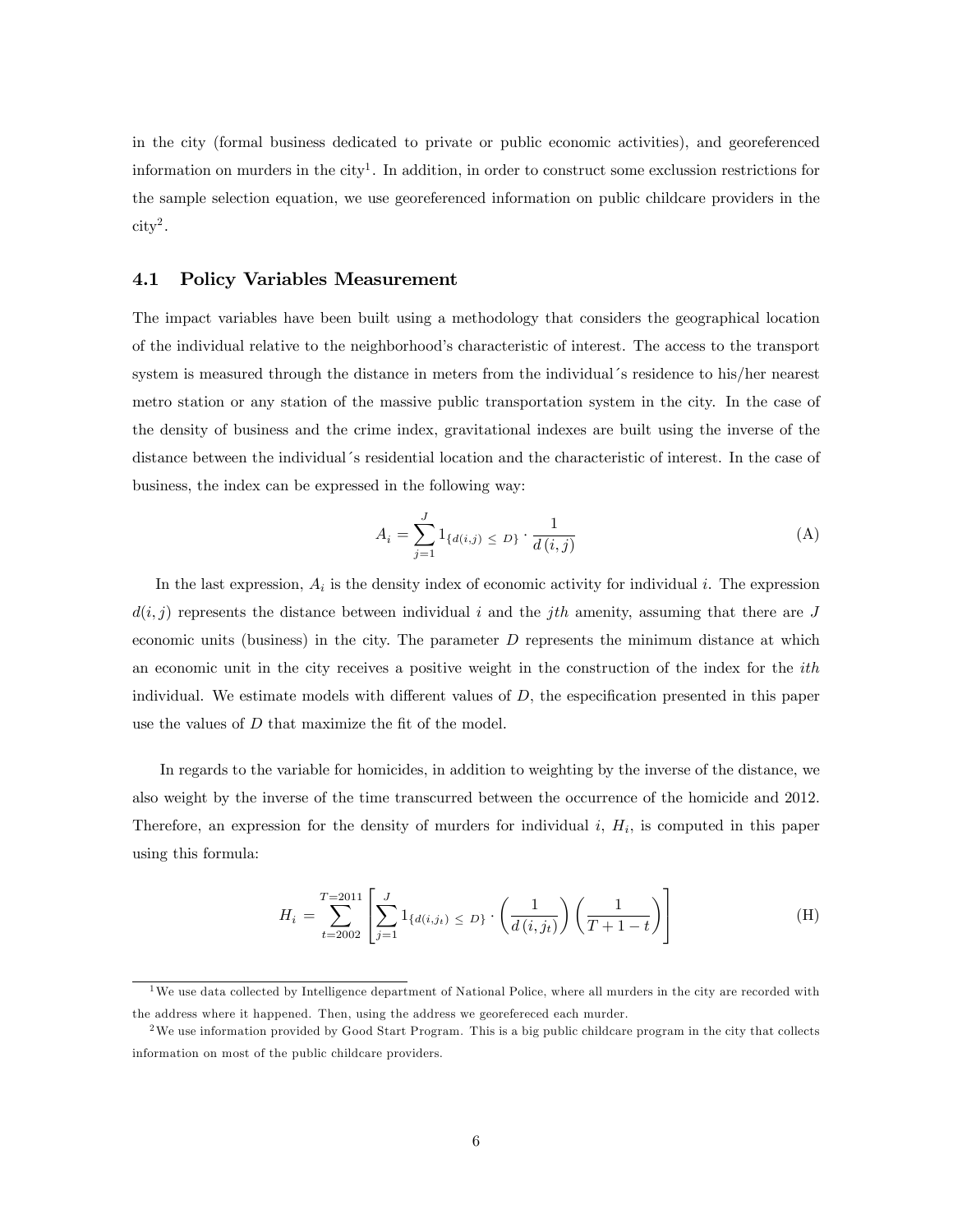#### 4.2 Spatial Distribution of Some Neighborhood Characteristics

Figure (2) shows the spatial distribution of some relevant neighborhood characteristics. This is useful in order to have an idea of the composition of the city in terms of good and bad neighborhoods. The legend of each map is presented Appendix C. The first map shows the area of influence of the massive transportation system in the city. This is the set of metro stations, bus stations that feed the metro system, and metro-cable stations (cable air corridor). The area of influence is defined around one (1) kilometer of radius from the center of the station. In this map one can see how the massive transportation system covers most of the city. The reader can have an idea of the characteristics of this area of influence of the transportion system by comparing this map with other maps in figure 2. For example, the areas where the average rent is higher (south-east in map 6) the transportion system is lacked.



The second map shows the economic units of the city represented by red dots. The economic units are the best proxy variable we have to represent the spatial distribution of labor demand in the city. The mapís background shows the distribution of a density index computed as indicated in previous section. From the map one can see that most of the economic units are concentrated in the center and south of the city. The third map represents the location of public childcare providers in the city, this variable is used as exclusion restriction in our sample selection equation; this procedure is explained in the next section. Map number four represents the distribution of the homicide rate per census tract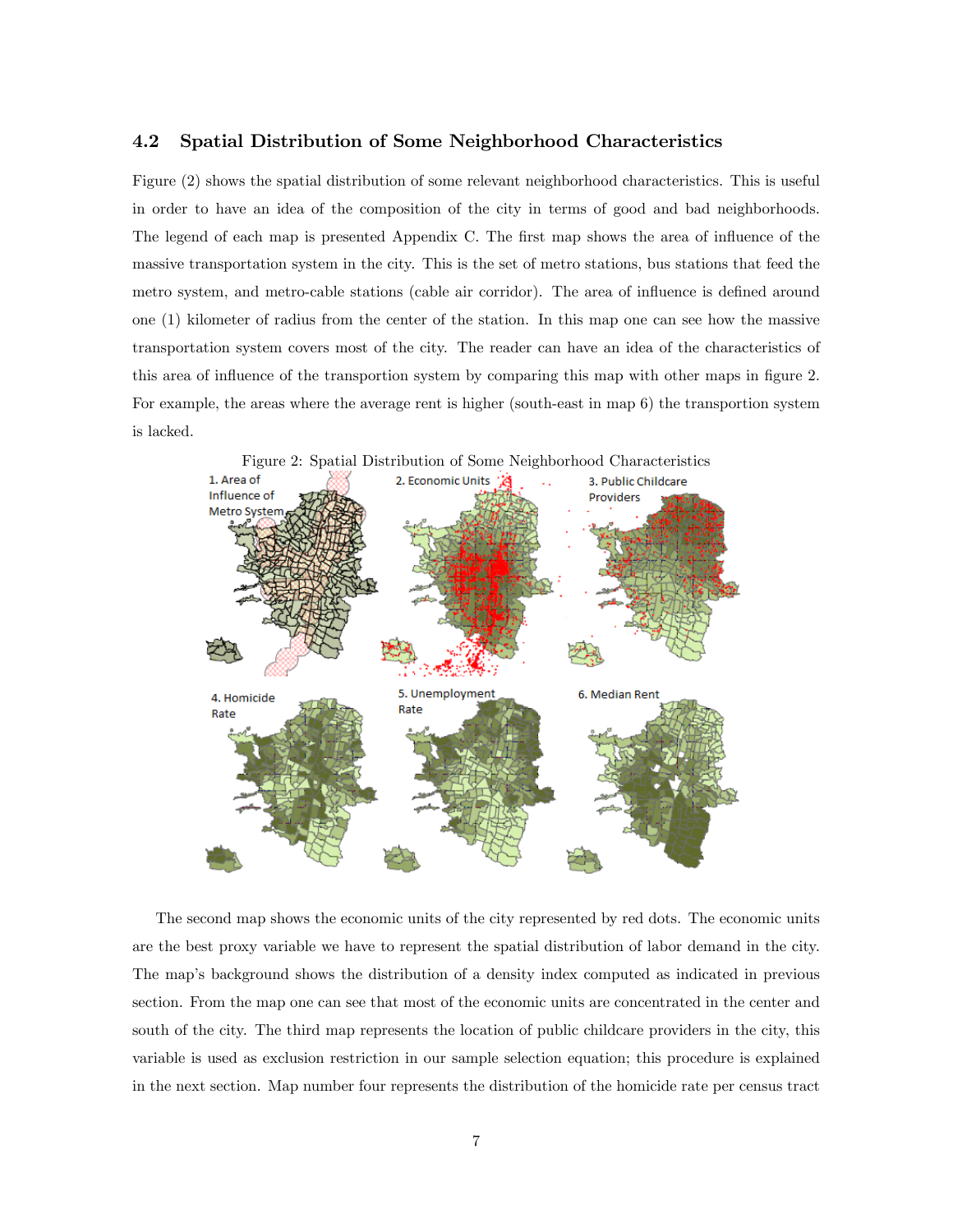in the city. Map number five represents the distribution of unemployment rate by census tract in the city. Finally, map number six represents the distribution of the median rent by census tract in the city.

## 5 Metodology

There are three estimable equations that would be derived from the economic optimization process sketched in section number 3: an equation for the optimal labor supply, a wage equation, and a residential location demand equation<sup>3</sup>. The main purpose of this paper is the estimation of the unbiased effect of some neighborhood characteristics in the first two equations, which can be represented by the following expressions:

$$
\ln(h_{is}) = \alpha_h + \pi \ln(w_i) + X_i \beta_h + Z_s \gamma_h + \varepsilon_i^h \tag{3}
$$

$$
\ln(w_i) = \alpha_w + X_i \beta_w + Z_s \gamma_w + \varepsilon_i^w \tag{4}
$$

Where  $h_{is}$  represents the hours worked by individual i, which is observed living in neighborhood s. In addition,  $w_i$  represents the hourly wage of individual i. The matrix  $X_i$  contains individual's characteristics, the matrix  $Z_s$  contains characteristics of the neighborhood s. The interest of this study is the estimation of parameters in vectors  $\gamma$ , they describe the impact of neighborhood characteristics on labor supply and wage.

#### 5.1 Self-Selection into Neighborhoods Bias Correction

A possible source of bias in the estimation of equation (3) and (4) is that individuals choose the neighborhoods where they live. This can be seen as a selection process which can bias the coefficients in (3) and (4), especially those ones in vectors  $\gamma$ . The bias would take place if this self-selection into neighborhoods process is driven by unobserved factors that are correlated with perturbation terms  $\varepsilon_i$ . In order to control for this selection process, we estimate generalized selection models. This methodology allows specify a selection equation for any possible neighborhood in the city (census tract) using discrete choice selection models. There are several alternatives in the literature for the estimation of generalized selection models, reader may find a survey of the alternatives available in the literature in Bourguignon et. al (2007).

 $3$ This is an alternative way of presenting the demand of neighborhood quality z because each neighborhood in the city has a particular configuration of characteristics that correspond to a unique value of  $z$ .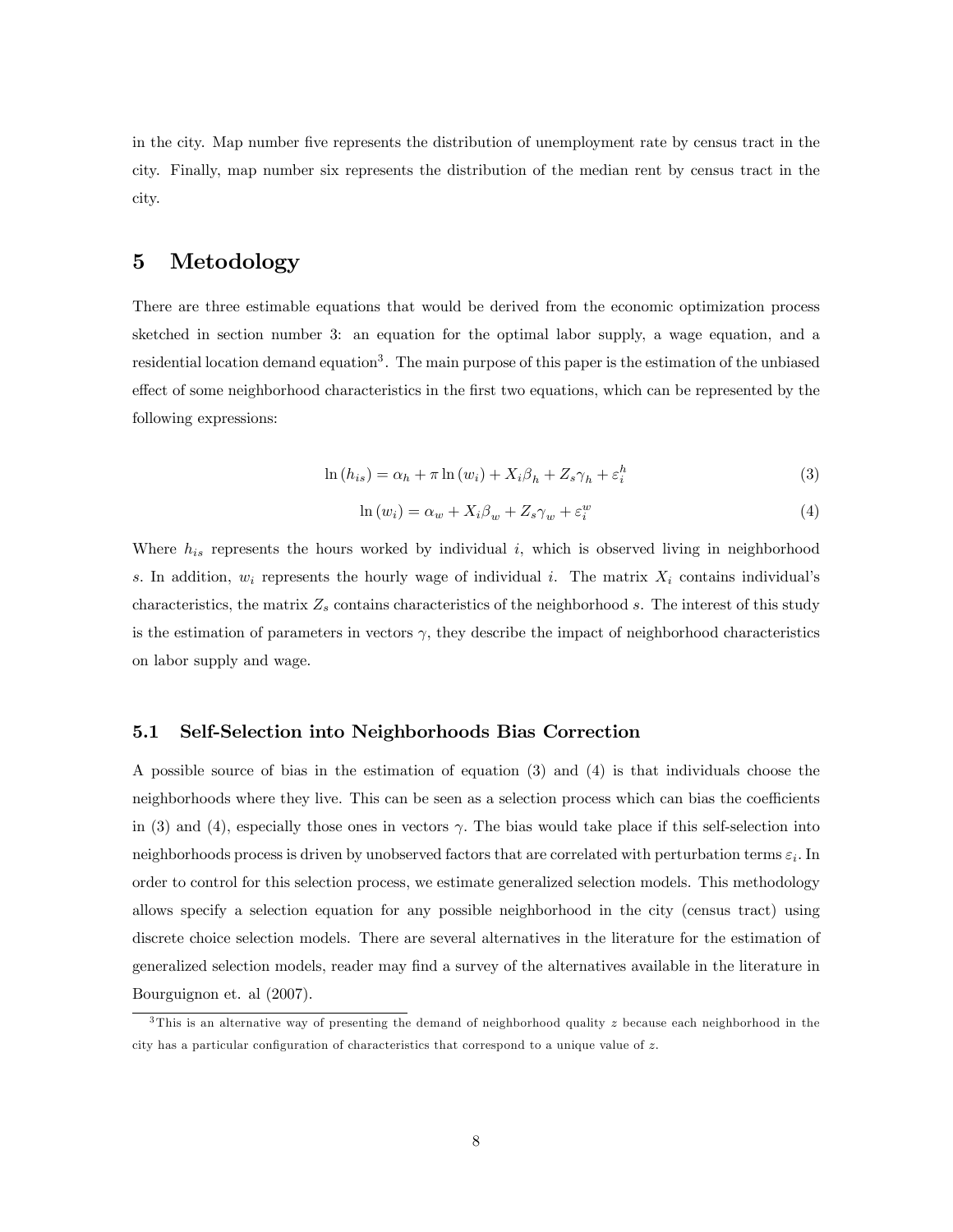The idea of a generalized selection model is specifying a main (lineal) equation together with a multinomial selection equation. The models we estimate in this paper consist of two stages. The first stage is a discrete choice model of neighborhood choice (census tract). In the second stage we estimate the labor supply and wage equations augmented with correction selection factors, which are functions of choice probabilities and are generated from the first stage. A more detailed description of the methodology is offered in the following paragraphs.

A reasonable hypothesis is that, at least partially, errors in equation (3) and (4) are correlated with unobservables driving the residential location decision of workers in the city. Therefore, it is important control for the possibility of selection into neighborhood bias. This practice has started to gain strength in the literature since more and more researchers are considering the possibility that location is an endogenous factor. Reader may see for example Lall and Mengistae (2005) in a generalized selection correction model applied to problem of firms location decisions in India.

The part of our model that explain the process of selection into neighborhoods is in its own right a model of residential location demand, where rational individuals choose the neighborhood that maximize their utility level. The level of utility associated to each alternative is a latent variable in a discrete choice model, in our case a conditional logit.

This study assumes that the individual i chooses a place to live from a set  $S = \{s_1, s_2, ... s_k\}$ , where each of the elements of the set  $S$  represents a neighborhood of the city. In particular, each of the neighborhoods is defined as a census tract of the city. Assuming that each individual  $i$  derives an utility level  $y_{is}^*$  from choosing the neighborhood s, this level of utility is modelled as a linear function in the parameters as follows:

$$
y_s^* = z_s \theta + \sum_l [x_{i,l} \times z_s'] \theta^I + u_{is}, \quad s = 1,..,K
$$
 (5)

where  $x_{i,l}$  represents the *l*-th characteristic of the individual that is interacted with each of the elements in the z vector. The whole term  $\sum_l [x_{i,l} \times z_s]$  contains the interactions between the characteristics of the s choice and the individual variables  $x_l$  of individual i. The vector  $\theta^I$  includes the coefficients of these interactions. This is important because it is a way to increase the heterogeneity of the utility associated to each alternative. In this way the marginal utility of a particular neighborhood characteristic depends on the individual's characteristics i. Notice for instance that the availability of public transportation or another amenity would provide different utility to different households according to their demographic characteristics (i.e., income, household composition, etc).

By assuming that  $u_{is}$  follows a Gumbel distribution a model of "residential location demand" is derived as a Conditional Logit. This model follows a multinomial specification which is very convenient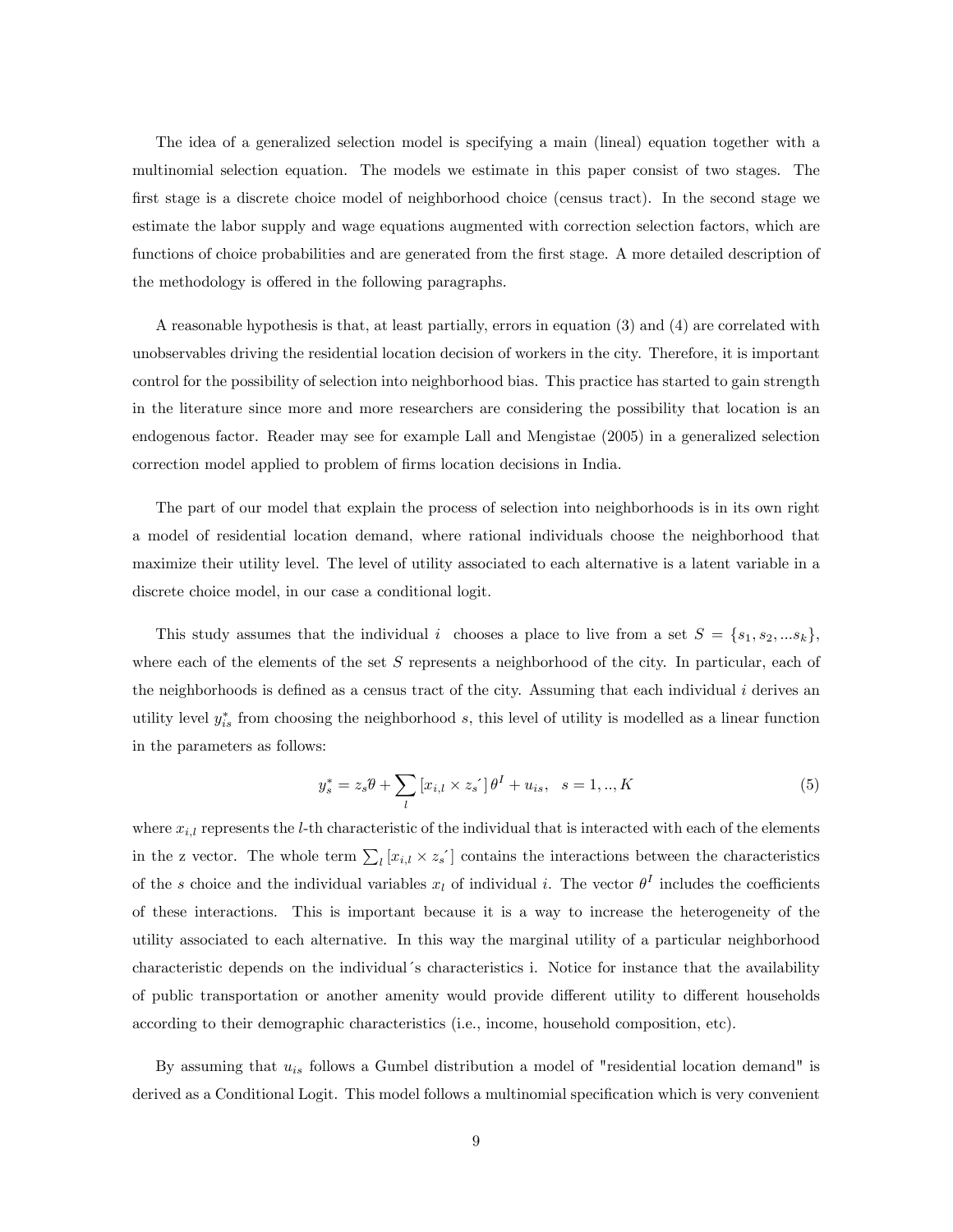because there is only one parameter per alternative. This is a especial characteristic of conditional models where characteristics vary by alternative and not by individual. To simplify notation let us call  $\omega_{is}$  any of the dependent variables of the models that will be estimated (logarithm of monthly wage, logarithm of hourly wage, logarithm of worked hours). For each individual  $i$  we are able to observe  $\omega_{is}$ , only when the alternative s is chosen. The value of  $\omega_{is}$  conditional on other alternative being chosen is a counterfactual. The neighborhood  $s$  is chosen only when:

$$
y_s > \max_{s \neq s} \{ y_s \} \tag{6}
$$

Following MacFadden (1974) and under the assumption that the errors  $u_{is}$  are Gumbel independent and identically distributed, the probability associated to each alternative follows a logistic distribution that is closed and can be easily computed. Therefore, the probability than individual  $i$  choose alternative s can be written as:

$$
P(s) = \frac{\exp(z_s \theta + \sum_l [x_{i,l} \times z_s'] \theta^I)}{\sum_{j \neq s} \exp(z_j \theta + \sum_l [x_{i,l} \times z_j'] \theta^I)}
$$
(7)

The literature proposes different approaches to produced unbiased estimators of equations (3) and (4) (for more details the reader may refer to Bourguignon et. al., (2007)). The approach followed in this study is the one implemented by Dubin and McFadden (1984). This methodology consists in the inclusion of the conditional expectations of the error term in equations (3) and (4) given unobservable associated to each residential location alternative. Dubin and McFadded (1984) found that, under standard assumptions, the conditional expectation of the error term  $\varepsilon_i$ , is given by the following expression:

$$
E\left[\varepsilon_{is}|u_{i1}, u_{i2}, ..., u_{iK}\right] = \sum_{s \neq j} \gamma_j \left[\frac{P_{ij}\ln\left(P_{ij}\right)}{1 - P_{ij}} + \ln\left(P_{is}\right)\right]
$$
(8)

where  $P_{ij}$  is the probability of observing an individual i in the neighborhood j.

In Bourguignon et. al., (2007) authors evaluate different alternatives proposed in the literature for estimating selection correction models when the selection equation is specified as a multinomial logit. In order to do this, the authors evaluate the precision and unbiasness of the models through Monte Carlo experiments. The main result shows that in most of the cases the methodology proposed by Dubin and McFaddedn (1984) presents a better performance than other methodologies like the method proposed by Lee(1983). Bourguignon et. al. (2007) concludes that type Dubin-McFadden methodologies have in general a good performance. In fact, the Monte Carlo experiments indicate that correction models of selection bias based on a multinomial logit provides a satisfactory correction bias.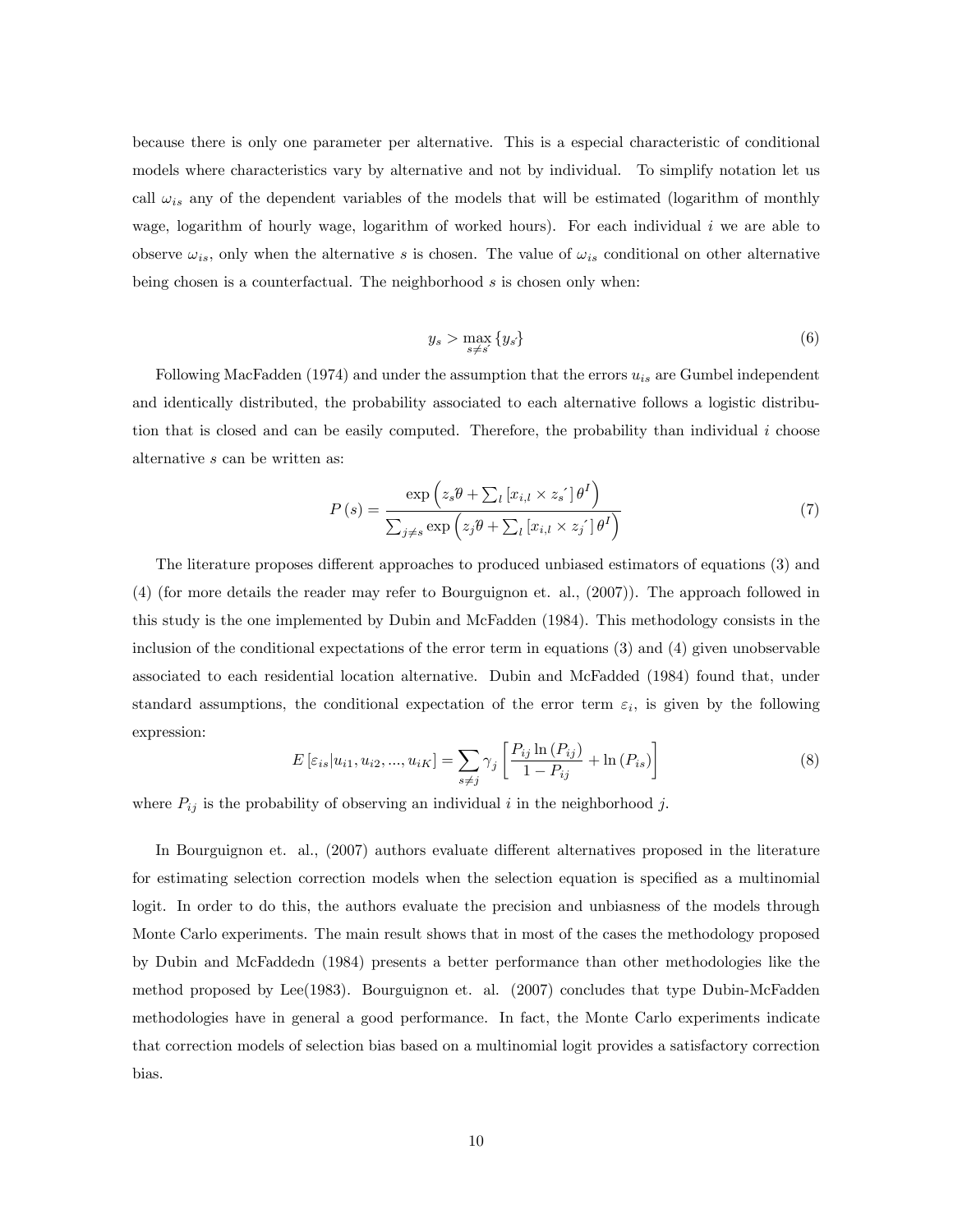The idea of a multinomial selection model is not restricted to the use of a multinomial logit, there are other models that share the same assumptions about the error distribution of the selection equation. For instance, when the choice is a geographical location, the conditional logit is very convenient since it allows to model the utility of each alternatives in a tractable and realistic way. There are relatively few studies using selection correction models where the categories of selection are spatial locations. Up to the knowledge of these authors, there is one previous application of generalized selection models using a conditional logit in the selection equation, the one by Lall and Megistae (2005). In this paper authors model the location choice of firms and they also use a conditional logit to estimate the selection equation.

The specification proposed in this study for each of the labor outcomes  $\omega_{is}$  is as follows:

$$
\omega_{is} = \alpha + X_i \beta + Z_s \gamma + \sum_{s \neq j} \gamma_j \left[ \frac{\hat{P}_{ij} \ln \left( \hat{P}_{ij} \right)}{1 - \hat{P}_{ij}} + \ln \left( \hat{P}_{is} \right) \right] + \eta_{is} \tag{9}
$$

where probabilities  $\hat{P}_{ij}$  for an individual i are the predicted probabilities for each alternative of the conditional logit after the parameters of each equation (7) are estimated.

#### 5.1.1 Sampling of the choice set

Even though it is possible to estimate a conditional logit for all the possible neighborhoods in the city (243 census tracts in total), a model with that many alternatives can be difficult to manage. In this paper we follow a common result found in previous literature (McFadden, 1975) which shows that under certain conditions, the maximum likelihood function of a model with all the alternatives is equivalent to the one of a model where the set of alternatives is built through a random sampling process.

In the literature, there are several methodologies of random sampling of a choice set; one of the most used is dividing the entire set of alternatives into smaller sets or partitions, and after that selecting randomly one alternative from each partition. The random subset will be formed by a random category from each partition, jointly with the individual's observed choice in the sample. The literature offers different ways to partitioning the choice set. In this study we use as partitions the "comunas", a geographical unit that groups several census tracts in its interior. In that way the number of alternatives for the estimation of the conditional logit is 20, and the subset of choices is formed by the neighborhood that the individual chose and other 19 alternatives (one for each "comuna" in the city) randomly chosen among the different census tracts within each comuna.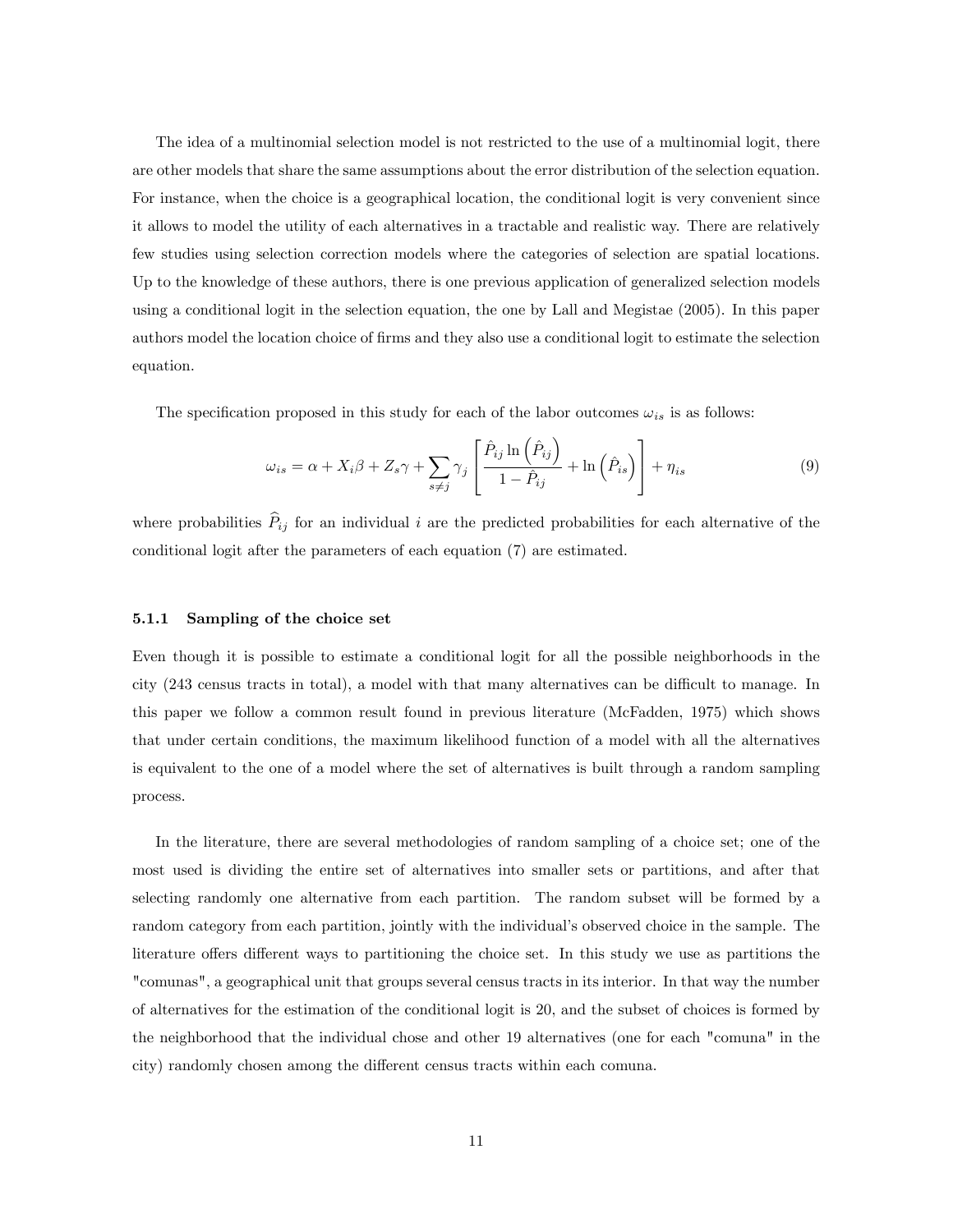#### 5.1.2 Selection into Labor Force Bias Correction

In the estimation of wage and labor supply equations there exist also the possibility of sample selection bias since wages and worked hours are observed only for the share of the population that is working. In order to control for this potential source of bias, we use standard assumptions of the literature in labor economics and estimate our second stage equations as a regular Heckman selection correction model, augmented with the correction parameters of the selection into neighborhood process<sup>4</sup>. The exclusion restrictions we use in the first stage equation of the process of sample selection are household variables that we claim to be important determinants of the labor participation, but they are relatively orthogonal to the wage and worked hours. The first variable is the density of public childcare providers in the neighborhood, the variable is generated in the same way as other neighborhood characteristics (see section 4.1); an interaction of this variable with the gender dummy is also included. Other variables that describe the household composition in terms of children, and recent childbirths are also included in the sample selection equation as exclusion restrictions.

## 6 Results

In this section we present the results of the estimation of equations 3 and 4, and we present a table of summary statistics. All the equations are estimated for a sample of individuals who were at least 25 years old at the time of the interview. In this section we only present the estimation of the second stage equations, as the reader may recall, selection correction factors are generated from two first stage equations. The first one is an equation of neighborhood selection and another one is a sample selection equation, where the estimation sample is the sample of individuals who have a job. The result of these two former estimations is presented in Appendix B and C, respectively.

Table 1 presents summary statistics of the estimation sample. The individuals in our sample have 10.2 years of education, 43% of our estimation sample attend to an educational institution, 20% of the sample have college degree, and 11% of the sample have junior/community college degree. In addition, most of the sample considered themselves having a mestizo ethnic background.

Table 2 present the estimation of three outcomes, panel [1] presents the results of an estimation with dependent variable log of monthly wage, panel [2] present the results of an estimation with dependent variable log of per hour wage, and panel [3] presents the results of an estimation with dependent variable log of worked hours. In each panel table 3 presents a set of two different results.

<sup>4</sup>Each equation includes 21 correction parameters, the traditional sample selection correction parameter, and other 20, one per each alternative in the neighborhood choice set of the residential demand model.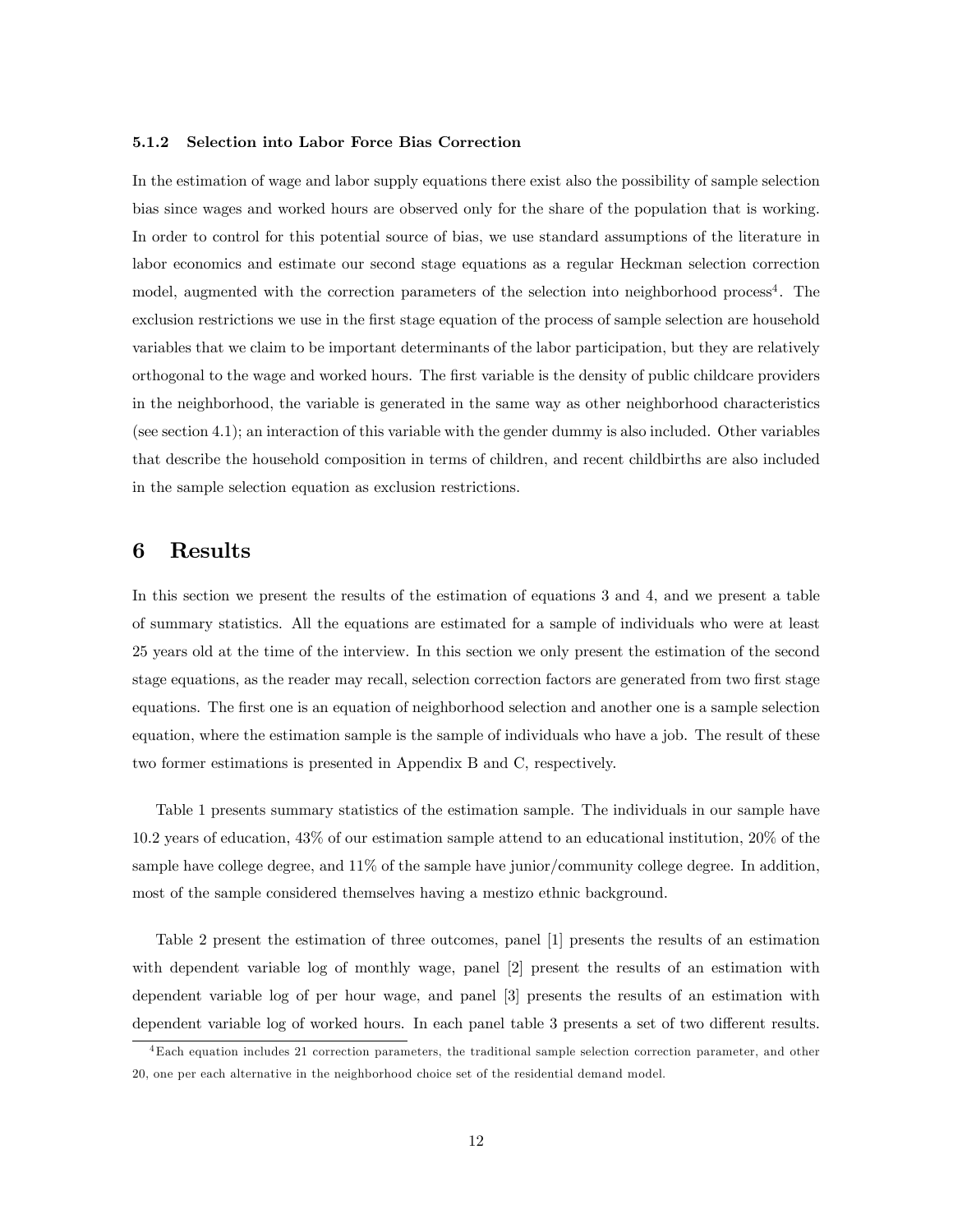|  | Table 1: Summary Statistics |  |
|--|-----------------------------|--|
|--|-----------------------------|--|

| Variable                                 | Obs   | Mean     | Std. Dev. | Min          | Max            |
|------------------------------------------|-------|----------|-----------|--------------|----------------|
| Hours Worked (principal)                 | 14317 | 49.01837 | 13.93248  | $\mathbf{1}$ | 72             |
| Montly wage                              | 14317 | 891586.7 | 1081087   |              | $0, 2.0E + 07$ |
| Nonlabor Income <sup>5</sup>             | 14317 | 12.42569 | 17.57532  | 0            | 220            |
| Years of education                       | 14317 | 10.26346 | 4.6879    | 0            | 21             |
| <b>Attends Educational Establishment</b> | 14317 | 0.043305 | 0.20355   | 0            | $\mathbf{1}$   |
| <b>Potential Experience</b>              | 14317 | 26.24796 | 13.53844  | 0            | 92             |
| Square potential Experience              | 14317 | 872.2318 | 847.2213  | 0            | 8464           |
| Complete High School                     | 14317 | 0.303276 | 0.459689  | 0            | $\mathbf{1}$   |
| Junior/Community College                 | 14317 | 0.112733 | 0.316277  | 0            | 1              |
| College                                  | 14317 | 0.204652 | 0.403461  | 0            | 1              |
| Race: Mestizo                            | 14317 | 0.740239 | 0.438519  | 0            | $\mathbf{1}$   |
| Race: White                              | 14317 | 0.214989 | 0.410829  | 0            | $\mathbf{1}$   |
| Race: Missing                            | 14317 | 0.016135 | 0.125998  | 0            | $\mathbf{1}$   |
| Sector: Primary                          | 14317 | 0.013201 | 0.114139  | 0            | 1              |
| Sector: Industry and Utilities           | 14317 | 0.172662 | 0.377968  | 0            | $\mathbf{1}$   |
| Sector: Construction                     | 14317 | 0.06845  | 0.252526  | 0            | $\mathbf{1}$   |
| Sector: Services and Commerce            | 14317 | 0.246839 | 0.431188  | 0            | $\mathbf{1}$   |
| Sector: Transport and Communicatio       | 14317 | 0.063631 | 0.244102  | 0            | $\mathbf{1}$   |
| Laborer-Company Worker                   | 14228 | 0.039992 | 0.195946  | 0            | $\mathbf{1}$   |
| Laborer-Government Employee              | 14228 | 0.029379 | 0.168872  | 0            | 1              |
| Domestic Worker                          | 14228 | 0.325766 | 0.468677  | 0            | 1              |
| Self-Employed                            | 14228 | 0.02713  | 0.162467  | 0            | $\mathbf{1}$   |
| Density of Homicide                      | 14317 | 282.2217 | 144.1982  | $\mathbf{1}$ | 597            |
| Density of Economic Activity             | 14317 | 145.5417 | 151.492   | 0            | 655            |
| Minimum Distance to Metro                | 14317 | 1279.406 | 992.4218  | 9            | 6621           |
| Density of Child Care Centers            | 14317 | 7.083188 | 5.76602   | 0            | 30             |
| Any child born alive in the last 2 year  | 14317 | 0.033736 | 0.180555  | 0            | 1              |
| Any child born alive in the last 5 year  | 14317 | 0.102256 | 0.302995  | 0            | 1              |
| Children under 6 years at home           | 14317 | 0.277013 | 0.558243  | 0            | 5              |
| Children between 6 and 17 years at h     | 14317 | 0.693581 | 0.902433  | 0            | 7              |

Notes

1. The parameter D in the construction of the index (formula A) w as set to 2 km, w eights w ithin a radius of 1 km centered in the household are 1.

2. The parameter D in the construction of the index (formula H) w as set to 2 km, w eights w ithin a radius of 1 km centered in the household are 1.

3. Euclidean distance in meters

4.The parameter D in the construction of the index (formula H) was set to 500 mt, w eights within a radius of 300 mt centered in the household are 1.

5. Nonlabor Income is in \$100.000 Colombian pesos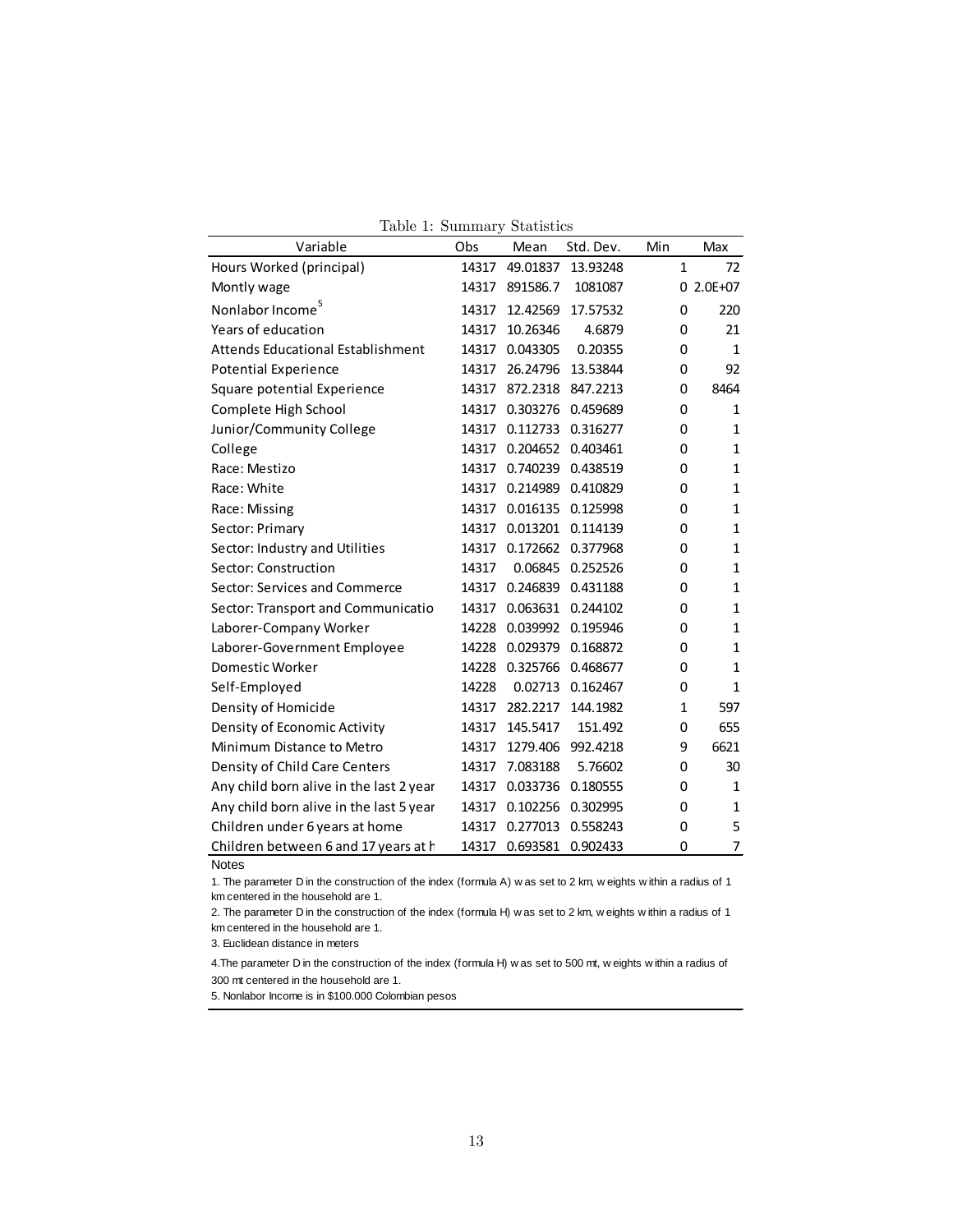The first estimation in each panel ignores the selection into neighborhood process, and the second present an estimation where we control for the selection into neighborhood process. As reader may recall in this second specification we include 20 selection correction parameters one per each alternative of the choice set that results from the sampling process explained in section 5.1.1. All the selection correction parameters are presented, the parameter lambda is the traditional Heckman sample selection coefficient.

#### 6.1 Results of Estimated Wage equations

The first estimation of panel [1], the one with log of monthly wage as dependent variable, show that without controlling for the process of selection into neighborhoods, all three policy variables are significant (10% of significance at least) and with expected effects. Following the intuition of the theoretical framework presented in section 3, one would expect that individuals who lived in low quality neighborhoods will have lower labor earnings. Once we control for the endogenous residential location decision, all policy variable coefficients are smaller in magnitude and the coefficient of the variable distance to metro station is no longer significant. We observed something very similar in the case of log of hourly wage, panel [2]. Without controlling for selection into neighborhoods all three policy variables are significant, but once we control for selection into neighborhoods the magnitude of the coefficients reduces considerable, and only the effect of the density of economic units in the neighborhood remains significant. This set of results is interesting because they tell us that some of the effects that can be interpreted as redlining (discrimination) or neighborhood effects (low human/social capital in some neighborhoods) can be the result of a self-selection effect of individuals into their neighborhoods.

The results of our preferred specification, the one where the selection into neighborhood is modeled, show evidence that the density of business in the individual's neighborhood has a positive and significant effect in the monthly labor earnings, an increment of one standard deviation in the number of business in the neighborhood (as defined in section 4.1) increment the monthly wage in  $5.4\%$ <sup>5</sup>. This variable is also highly significant when the dependent variable is log of hourly wage (panel  $[2]$ ). In this case an increment of one standard deviation in the number of bussines in the neighborhood (as defined in section 4.1) raises the hourly wage in  $3.7\%$ . There can be plenty of reasons to explain this positive effect, from the literature of mismatch hypothesis we could say that individuals in better neighborhoods are expected to have better wages because they may enjoy the possibilities of enhanced levels of social/human capital in those neighborhoods. This could be also a demand effect, in the sense that higher amount of labor demanders in a physical space may create firms' incentives to offer higher

 $5$ This effect is obtained by multiplying the coefficient by one standard deviation of the variable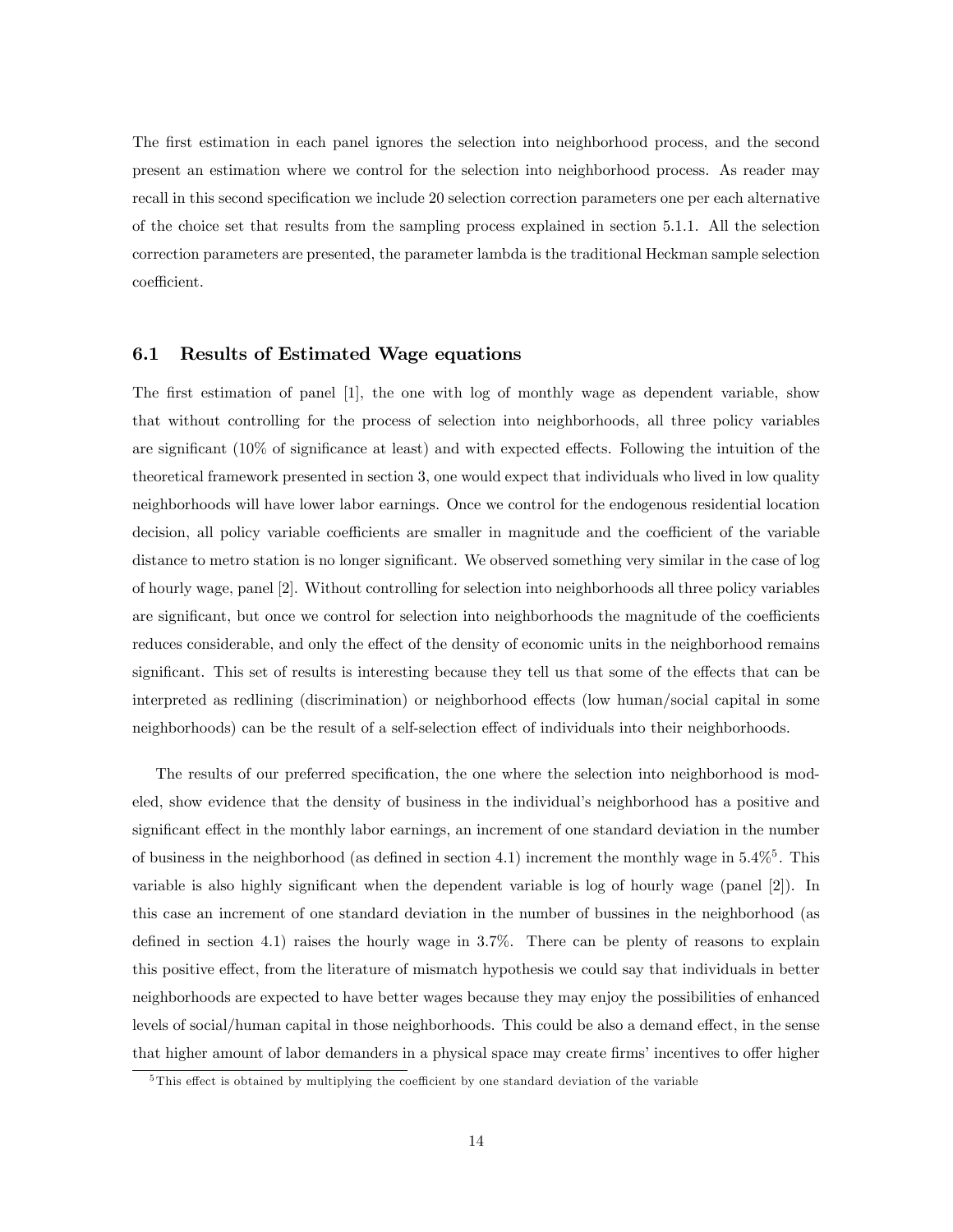salaries.

Other variable that is significant in the preferred specification of log of monthly wages equation is the density of murders, in this case, an increment of one standard deviation in this violence index causes an reduction of  $2\%$  in monthly wage, this is probably an quantity effect and not a price effect because this variable is not significant in the regression with log of wage rate per hour as dependent variable, but it is significant in the labor supply equation, as we will see in the analysis of results of the labor supply equation. No other policy variables are significant in our preferred specification.

Control variables in wage equation (preferred specification) have expected and significant coefficients. In the case of the log wage-hour equation, for instance, we find important positive and significant returns of an additional year of education. In addition, dummy variables for completed junior college and completed college are significant and have important effects in wages, university/college degree increments wage per hour in 56% in comparison with individuals who have educational attainment less than high school. The dummy variable for white self-reported ethnic background is significant and positive, which imply a positive wage gap of 12% in comparison to individuals belonging to a minority ethnic background (afrodescendant, indigenous population). Many fixed effects of occupational characteristics and economic sectors are significant. Several selection correction parameters are significant as well.

#### 6.2 Results of Estimated Wage equations

The first estimation of panel [3], the one with log of worked hours as dependent variable, show that without controlling for the process of selection into neighborhoods, the variables density of economics units and density of homicides are significant and with expected effects. As in the case of wage, one would expect that individuals who live in high quality neighborhoods will work more hours. Once we control for the endogenous residential location decision, the coefficients of these variables are smaller in magnitude, but still significant  $(10\%$  level at least). This results is interesting because is telling us that the effects that can be interpreted as redlining or contextual effects on the individual's labor supply can be overestimated if the selection into neighborhood process is not taken into account. The preferred specification for the labor supply equations shows evidence that labor supply is sensible to neighborhood quality. An increment of one standard deviation in the density of homicides reduces in almost one percent the number of worked hours. In addition, the density of economic units in the neighborhood has a positive and significant effect in labor supply. An increment of one standard deviation in the density index of business in the neighborhood increment the worked hours in 1.3%.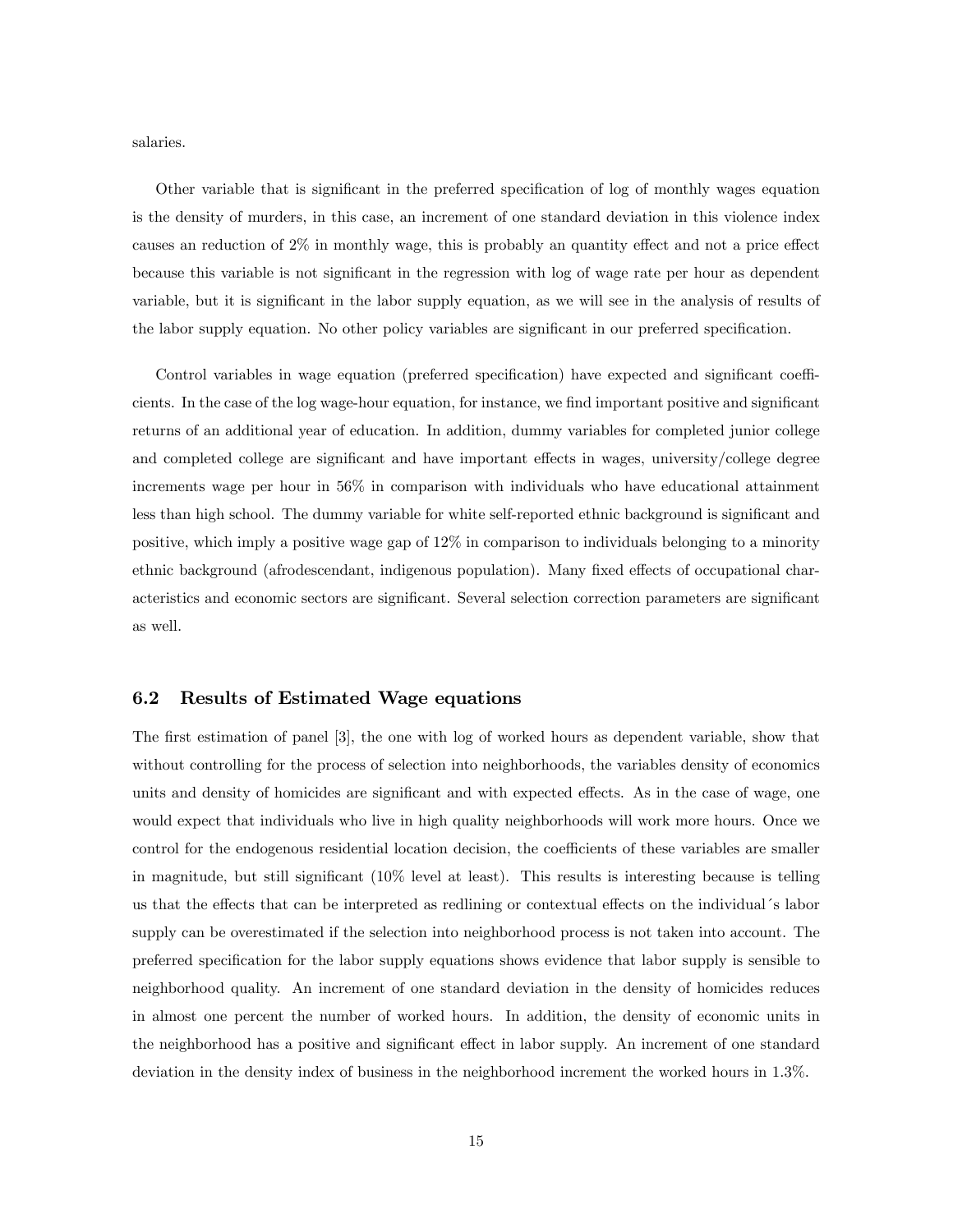Control variables in labor supply equations (preferred specification) have expected coefficients. We find negative and significant effects of college degree in worked hours. University/college degree reduced worked hours in almost 11% in comparison with individuals with educational attainment less than high school. This effect can be explained because more educated individuals have good quality jobs with Öxed schedules, on the other hand, unskilled workers with low education have informal jobs or need to work more hours given they have jobs with low wage rates per hour. Potential experience increment labor supply in a nonlinear way. Many fixed effects of occupational characteristics and economic sector are significant. Several selection correction parameters are significant as well.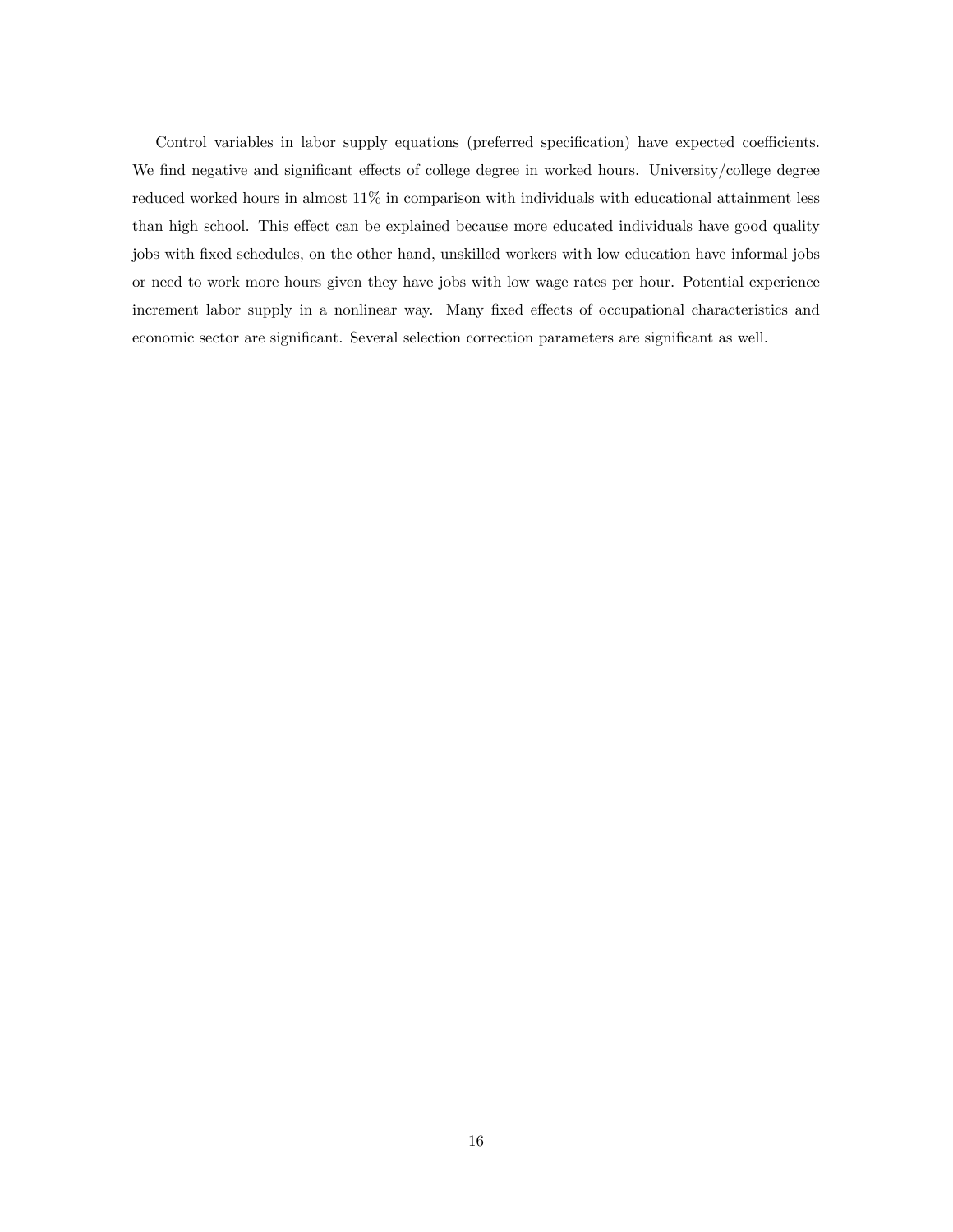|                                           |                       |        |         |                 |         |          | Table 2: Estimation Results |         |         |                     |         |         |            |         |                |            |         |          |
|-------------------------------------------|-----------------------|--------|---------|-----------------|---------|----------|-----------------------------|---------|---------|---------------------|---------|---------|------------|---------|----------------|------------|---------|----------|
| Variables                                 |                       | [1]:Lo |         | og(Monthly Wage |         |          |                             |         |         | [2]:Log(Wage/Hours) |         |         |            |         | [2]:Log(Hours) |            |         |          |
|                                           | 8<br>coef             |        |         | coef            | 9S      |          | coef                        | 9S      |         | coef                | 98      |         | coef       | 9S      |                | coef       | 99      |          |
| Non Labor Income                          | 0.00750 0.00064       |        | 11.70   | 0.00496         | 0.00075 | 6.63     | 0.00757                     | 0.00066 | 11.44   | 0.00495             | 0.00077 | 6.43    | $-0.00023$ | 0.00030 | -0.77          | $-0.00001$ | 0.00033 | $-0.04$  |
| Density of Homicide <sup>1</sup>          | 0.00033 0.00008       |        | $-4.19$ | $-0.00015$      | 0.00008 | $-1.86$  | $-0.00021$                  | 0.00008 | $-2.56$ | $-0.00005$          | 0.00008 | $-0.64$ | $-0.00008$ | 0.00003 | $-2.58$        | $-0.00006$ | 0.00003 | $-1.93$  |
| Density of Economic Activity <sup>2</sup> | 0.00007<br>0.00039    |        | 5.47    | 0.00036         | 0.00007 | 4.89     | 0.00027                     | 0.00007 | 3.70    | 0.00024             | 0.00008 | 3.23    | 0.00009    | 0.00003 | 3.14           | 0.00008    | 0.00003 | 2.93     |
| Minimum Distance to Metro <sup>3</sup>    | 0.00001<br>$-0.00002$ |        | $-1.69$ | 0.00001         | 0.00001 | $-1.13$  | $-0.00002$                  | 0.00001 | $-1.73$ | $-0.00001$          | 0.00001 | $-1.28$ | 0.00000    | 0.0000  | 0.88           | 0.00000    | 0.00000 | 1.08     |
| Years of Education                        | 0.00650<br>0.02473    |        | 3.80    | 0.02283         | 0.00646 | 3.53     | 0.02380                     | 0.00669 | 3.56    | 0.02202             | 0.00666 | 3.31    | $-0.00171$ | 0.00246 | $-0.70$        | $-0.00168$ | 0.00247 | $-0.68$  |
| Attends Educational Establishment         | $-0.20577$ 0.05525    |        | $-3.72$ | $-0.20201$      | 0.05495 | $-3.68$  | $-0.16927$                  | 0.05709 | $-2.97$ | $-0.16712$          | 0.05681 | $-2.94$ | $-0.04252$ | 0.02122 | $-2.00$        | $-0.04063$ | 0.02128 | $-1.91$  |
| Potential Experience                      | 0.02311 0.00338       |        | 6.84    | 0.02080         | 0.00337 | 6.17     | 0.02035                     | 0.00348 | 5.85    | 0.01845             | 0.00347 | 5.31    | 0.00290    | 0.00126 | 2.30           | 0.00256    | 0.00127 | 2.02     |
| Potential Experience <sup>2</sup>         | 0.00010<br>$-0.00042$ |        | $-4.37$ | -0.00039        | 0.00010 | $-4.02$  | $-0.00042$                  | 0.00010 | $-4.24$ | $-0.00039$          | 0.00010 | $-3.96$ | $-0.00003$ | 0.00003 | $-0.83$        | 0.00002    | 0.00003 | $-0.62$  |
| Complete Secondary                        | 0.03957<br>0.03176    |        | 0.80    | 0.03075         | 0.03939 | 0.78     | 0.05526                     | 0.04088 | 1.35    | 0.05408             | 0.04070 | 1.33    | $-0.02008$ | 0.01552 | $-1.29$        | $-0.01994$ | 0.01556 | $-1.28$  |
| Junior/Community College Degree           | 0.06278<br>0.23611    |        | 3.76    | 0.21847         | 0.06275 | 3.48     | 0.26877                     | 0.06478 | 4.15    | 0.25572             | 0.06476 | 3.95    | $-0.03137$ | 0.02429 | $-1.29$        | $-0.03568$ | 0.02446 | $-1.46$  |
| College Degree+                           | 0.08025<br>0.57687    |        | 7.19    | 0.46637         | 0.08337 | 5.59     | 0.64346                     | 0.08271 | 7.78    | 0.55910             | 0.08587 | 6.51    | $-0.08503$ | 0.03246 | $-2.62$        | $-0.10757$ | 0.03384 | $-3.18$  |
| Race: Mestizo                             | 0.05518<br>0.00598    |        | 0.11    | -0.00686        | 0.05490 | $-0.12$  | 0.03462                     | 0.05717 | 0.61    | 0.02023             | 0.05688 | 0.36    | $-0.03248$ | 0.02190 | $-1.48$        | $-0.03018$ | 0.02197 | $-1.37$  |
| Race: White                               | 0.05782<br>0.12061    |        | 2.09    | 0.09656         | 0.05755 | 1.68     | 0.15005                     | 0.05989 | 2.51    | 0.12625             | 0.05963 | 2.12    | $-0.03858$ | 0.02294 | $-1.68$        | $-0.03755$ | 0.02302 | $-1.63$  |
| Race: Missing                             | 0.09225<br>$-0.02427$ |        | $-0.26$ | $-0.03239$      | 0.09179 | $-0.35$  | $-0.03587$                  | 0.09537 | $-0.38$ | $-0.04916$          | 0.09492 | $-0.52$ | 0.00148    | 0.03622 | 0.04           | 0.00735    | 0.03632 | 0.20     |
| Sector: Primary                           | 0.08221<br>0.03944    |        | 0.48    | 0.00856         | 0.08180 | 0.10     | $-0.01346$                  | 0.08372 | $-0.16$ | $-0.04363$          | 0.08340 | $-0.52$ | 0.05297    | 0.03203 | 1.65           | 0.05353    | 0.03204 | 1.67     |
| Sector: Utilities+Industry                | 0.02669<br>0.12665    |        | 4.75    | 0.12135         | 0.02656 | 4.57     | 0.08215                     | 0.02718 | 3.02    | 0.07595             | 0.02708 | 2.80    | 0.04045    | 0.01040 | 3.89           | 0.04165    | 0.01040 | 4.00     |
| Sector: Construction                      | 0.03997<br>0.08657    |        | 2.17    | 0.07952         | 0.03981 | 2.00     | 0.07588                     | 0.04082 | 1.86    | 0.07020             | 0.04070 | 1.73    | 0.00894    | 0.01563 | 0.57           | 0.00783    | 0.01565 | 0.50     |
| Sector: Service/Commercial                | 0.02406<br>$-0.04297$ |        | $-1.79$ | $-0.04719$      | 0.02394 | $-1.97$  | $-0.07953$                  | 0.02446 | $-3.25$ | $-0.08412$          | 0.02437 | $-3.45$ | 0.04005    | 0.00934 | 4.29           | 0.04056    | 0.00934 | 4.34     |
| Sector: Transport/Communications          | 0.04022<br>0.10760    |        | 2.68    | 0.09571         | 0.04003 | 2.39     | $-0.01695$                  | 0.04103 | $-0.41$ | $-0.02728$          | 0.04088 | $-0.67$ | 0.12462    | 0.01571 | 7.93           | 0.12347    | 0.01572 | 7.86     |
| Laborer/Government Employee               | 0.04916<br>0.20405    |        | 4.15    | 0.21617         | 0.04891 | 4.42     | 0.21639                     | 0.05010 | 4.32    | 0.22903             | 0.04990 | 4.59    | $-0.02177$ | 0.01920 | $-1.13$        | $-0.02270$ | 0.01920 | $-1.18$  |
| Domestic Worker                           | 0.05623<br>0.18547    |        | 3.30    | 0.14140         | 0.05627 | 2.51     | 0.24422                     | 0.05681 | 4.30    | 0.20971             | 0.05694 | 3.68    | $-0.06697$ | 0.02165 | $-3.09$        | $-0.07446$ | 0.02174 | $-3.43$  |
| Self Employed                             | 0.02148<br>-0.28083   |        | 13.07   | $-0.28876$      | 0.02138 | $-13.51$ | $-0.17875$                  | 0.02186 | $-8.18$ | $-0.18464$          | 0.02178 | $-8.48$ | $-0.09264$ | 0.00839 | $-11.04$       | $-0.09448$ | 0.00839 | $-11.26$ |
| Employer/Family                           | 0.06151<br>0.07402    |        | $-1.20$ | $-0.08745$      | 0.06118 | $-1.43$  | 0.10512                     | 0.06261 | 1.68    | 0.09528             | 0.06235 | 1.53    | $-0.18257$ | 0.02393 | $-7.63$        | $-0.18557$ | 0.02392 | $-7.76$  |
| Gender (Man=1)                            | 0.07659<br>0.27437    |        | 3.58    | 0.25244         | 0.07629 | 3.31     | 0.31327                     | 0.07853 | 3.99    | 0.29666             | 0.07827 | 3.79    | $-0.01827$ | 0.02633 | $-0.69$        | $-0.02389$ | 0.02642 | $-0.90$  |
| Correction parameter 2                    |                       |        |         | 0.32862         | 0.25781 | $-1.27$  |                             |         |         | $-0.19709$          | 0.26267 | $-0.75$ |            |         |                | 0.11732    | 0.10071 | $-1.16$  |
| Correction parameter 3                    |                       |        |         | 0.24407         | 0.24159 | $-1.01$  |                             |         |         | 0.26296             | 0.24620 | $-101$  |            |         |                | 0.02862    | 0.09446 | $-0.30$  |
| Correction parameter 4                    |                       |        |         | 0.20477         | 0.24669 | 0.83     |                             |         |         | 0.02706             | 0.25143 | 0.11    |            |         |                | 0.17308    | 0.09647 | 1.79     |
|                                           |                       |        |         |                 |         |          |                             |         |         |                     |         |         |            |         |                |            |         |          |

Table 2: Estimation Results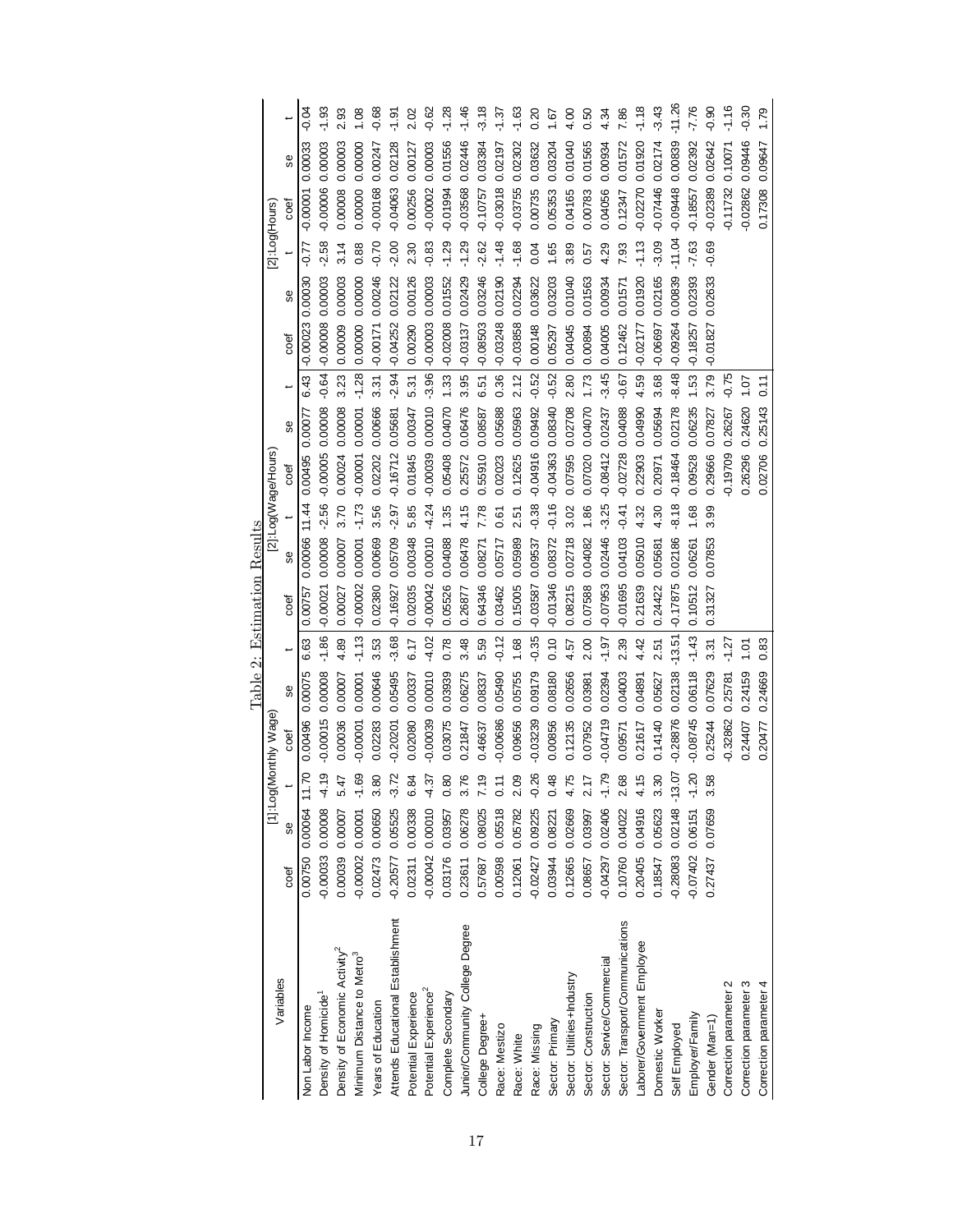| Variables               |        |              |       | [1]:Log(Monthly Wage) |                      |         |        |      |       | [2]:Log(Wage/Hours)        |         |               |         |      | [2]:Log(Wage/Hours) |                      |      |         |
|-------------------------|--------|--------------|-------|-----------------------|----------------------|---------|--------|------|-------|----------------------------|---------|---------------|---------|------|---------------------|----------------------|------|---------|
|                         | coef   | 99           |       | coef                  | 9S                   |         | coef   | 99   |       | coef                       | 9S      |               | coef    | 9S   |                     | coef                 | 9S   |         |
| Correction parameter 5  |        |              |       | 0.43287               | 0.22179              | 1.95    |        |      |       | 0.27251 0.22607            |         | $\frac{5}{2}$ |         |      |                     | 0.14631 0.08677      |      | 1.69    |
| Correction parameter 6  |        |              |       |                       | -0.13968 0.25407     | $-0.55$ |        |      |       | $-0.25184$ 0.25893 $-0.97$ |         |               |         |      |                     | 0.11974 0.09931      |      | 1.21    |
| Correction parameter 7  |        |              |       | 0.20648               | 0.13698              | 1.51    |        |      |       | 0.26911 0.13962            |         | 1.93          |         |      |                     | -0.07078 0.05360     |      | $-1.32$ |
| Correction parameter 8  |        |              |       | 0.16098               | 0.19452              | 0.83    |        |      |       | 0.18986                    | 0.19828 | 0.96          |         |      |                     | -0.03458 0.07613     |      | $-0.45$ |
| Correction parameter 9  |        |              |       | 0.00591               | 0.14878              | 0.04    |        |      |       | 0.00126                    | 0.15164 | 0.01          |         |      |                     | 0.00220 0.05823      |      | 0.04    |
| Correction parameter 10 |        |              |       | 0.11918               | 0.15098              | 0.79    |        |      |       | 0.11691                    | 0.15384 | 0.76          |         |      |                     | -0.00170 0.05905     |      | $-0.03$ |
| Correction parameter 11 |        |              |       | 0.71000               | 0.17553              | 4.04    |        |      |       | 0.73566                    | 0.17888 | 4.11          |         |      |                     | $-0.05571$ 0.06874   |      | $-0.87$ |
| Correction parameter 12 |        |              |       | 0.21805               | 0.16144              | 1.35    |        |      |       | 0.28653                    | 0.16453 | 1.74          |         |      |                     | -0.07910 0.06320     |      | $-1.25$ |
| Correction parameter 13 |        |              |       | 0.36157               | 0.18766              | 1.93    |        |      |       | 0.40771                    | 0.19129 | 2.13          |         |      |                     | -0.06165 0.07346     |      | $-0.84$ |
| Correction parameter 14 |        |              |       | $-0.63994$            | 0.20937              | $-3.06$ |        |      |       | -0.47909 0.21340           |         | $-2.24$       |         |      |                     | $-0.13567$ $0.08203$ |      | $-1.65$ |
| Correction parameter 15 |        |              |       | 0.12151               | 0.13650              | 0.89    |        |      |       | 0.14988                    | 0.13912 | 1.08          |         |      |                     | -0.03469 0.05341     |      | $-0.65$ |
| Correction parameter 16 |        |              |       |                       | $-0.21604$ 0.14730   | $-1.47$ |        |      |       | $-0.18021$ $0.15012$       |         | $-1.20$       |         |      |                     | $-0.02812$ 0.05767   |      | $-0.49$ |
| Correction parameter 17 |        |              |       |                       | $-0.54403$ $0.51558$ | $-1.06$ |        |      |       | -0.33271 0.52555           |         | $-0.63$       |         |      |                     | -0.18818 0.20168     |      | $-0.93$ |
| Correction parameter 18 |        |              |       |                       | 2.52618 1.08039      | 2.34    |        |      |       | 3.25773                    | 1.10120 | 2.96          |         |      |                     | -0.87077 0.42294     |      | $-2.06$ |
| Correction parameter 19 |        |              |       |                       | $-0.46952$ 0.45641   | $-1.03$ |        |      |       | -0.56551 0.46516           |         | $-1.22$       |         |      |                     | 0.11483 0.17862      |      | 0.64    |
| Correction parameter 20 |        |              |       |                       | $-0.09289$ $0.14469$ | $-0.64$ |        |      |       | $-0.01673$ 0.14745         |         | $-0.11$       |         |      |                     | $-0.07389$ $0.05665$ |      | $-1.30$ |
| Correction parameter 1  |        |              |       | 0.00918               | 0.01321              | 0.69    |        |      |       | 0.01193 0.01346            |         | 0.89          |         |      |                     | $-0.00322$ 0.00517   |      | $-0.62$ |
| Lambda <sup>4</sup>     | 0.15   | 0.17         | 85    | 0.12                  | 0.17                 | 0.70    | 0.40   | 0.18 | 2.27  | 0.38                       | 0.18    | 2.16          | $-0.18$ | 0.05 | $-3.28$             | $-0.19$              | 0.05 | $-3.40$ |
| Log(Wage/Hours)         |        |              |       |                       |                      |         |        |      |       |                            |         |               | 0.04    | 0.00 | 12.62               | 0.04                 | 0.00 | 12.39   |
| Constant                |        | $12.47$ 0.14 | 90.40 | 12.85                 | 0.29                 | 44.13   | 8.45   | 0.14 | 59.55 | 8.89                       | 0.30    | 29.90         | 3.59    | 0.05 | 66.81               | 3.51                 | 0.11 | 30.59   |
| Observations            | 27,950 |              |       |                       | 27,950               |         | 27,950 |      |       | 27,950                     |         |               | 26,678  |      |                     | 26,678               |      |         |
| $\tilde{\mathbf{R}}$    |        |              |       |                       |                      |         |        |      |       |                            |         |               |         |      |                     |                      |      |         |
| Notes                   |        |              |       |                       |                      |         |        |      |       |                            |         |               |         |      |                     |                      |      |         |
|                         |        |              |       |                       |                      |         |        |      |       |                            |         |               |         |      |                     |                      |      |         |

Table 2: Estimation Results, contunied form previous page Table 2: Estimation Results, contunied form previous page

1. The parameter D in the construction of the index (formula A) w as set to 2 km, w eights within a radius of 1 km centered in the household are 1. 1. The parameter D in the construction of the index (formula A) was set to 2 km, weights within a radius of 1 km centered in the household are 1.

2. The parameter D in the construction of the index (formula H) was set to 2 km, weights within a radius of 1 km centered in the household are 1. 2. The parameter D in the construction of the index (formula H) was set to 2 km, weights within a radius of 1 km centered in the household are 1.

3. Euclidean distance in meters 3. Euclidean distance in meters

4. Coeficient of the Inverse Mill's Ratio in the standard sample selection model 4. Coeficient of the Inverse Mill's Ratio in the standard sample selection model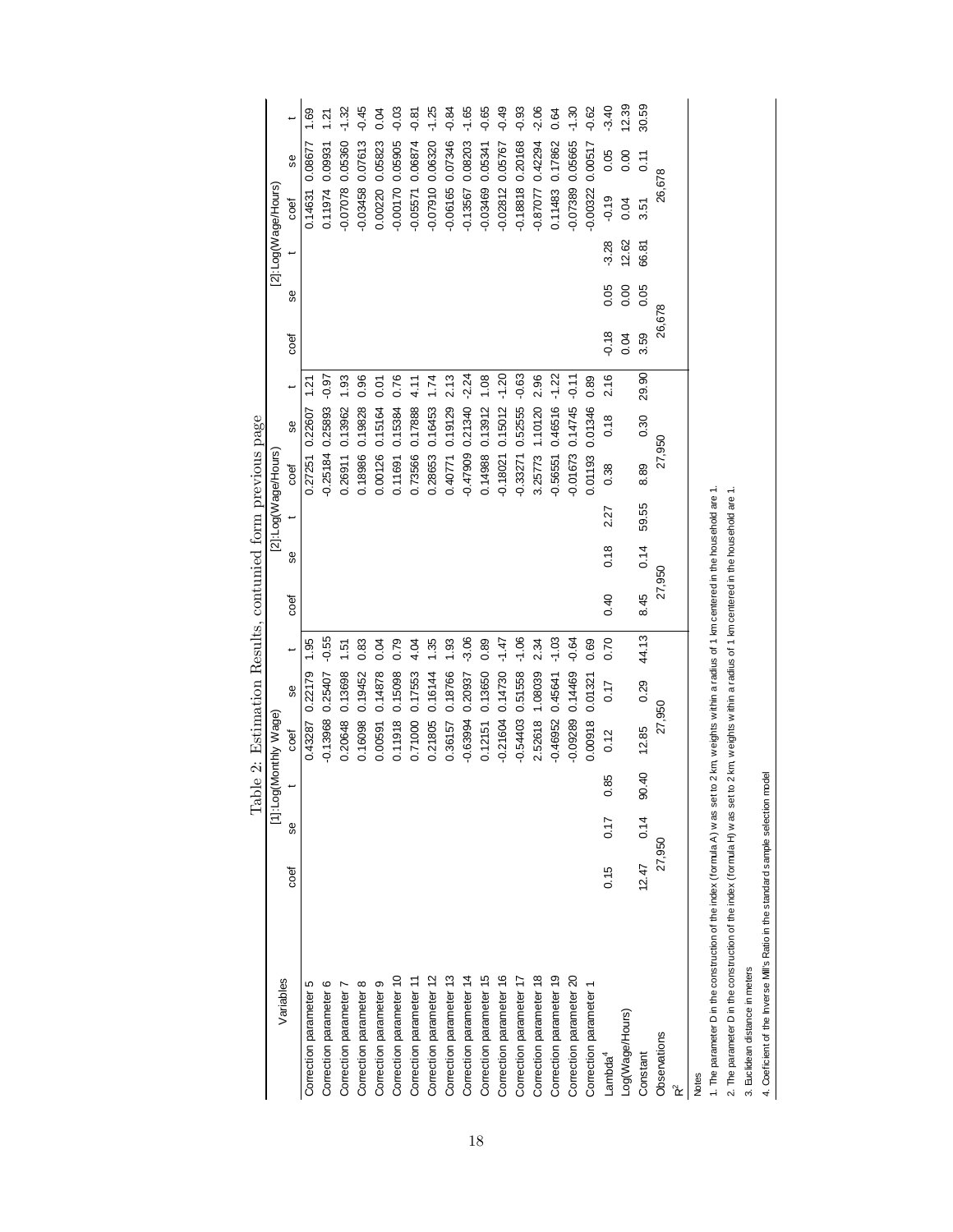## 7 Conclusions

There are several branches of the labor economics literature that links labor outcomes to residential segregation or more general measures of neighborhood quality. Many empirical studies have found evidence to support hypothesis based on this relationship (Dickerson, 2008; Weinberg et al, 2004; Altonji and Mansfield, 2011). From a more general perspective, this empirical evidence tell us that residential location matters in the determination of labor outcomes as wages and labor supply because individuals in segregated or bad quality neighborhoods tend to do worse in the labor market than others living in better neighborhoods.

In this paper, in an urban context, we model wage and labor supply determination paying especial attention to the individual's residential location decision. In order to do this we estimate generalized selection models and in this way we are able to control for the possible self-selection into neighborhoods bias. One of the most important conclusions of the paper is that self-selection into residential locations matters, coefficients of variables of interest have smaller impacts once we control for the process of self-selection. Because of these reason hypothesis that naive specifications seems to support (productivity effects of transportation means availability, for instance) are no longer supported in our final specification.

After controlling for self-selection into residential location, some neighborhood characteristics have still a significant effects in the determination of wages and labor supply. The effect of the density of economic activity (density of business) is significant and robust in all our estimated models, even after controlling for the endogeneity of individual's location. An increment of one standard deviation in the number of business in the neighborhood raises the hourly wage in 3.7%. Similarly, an increment of one standard deviation in the density index of economic activity (business) increments the worked hours in 1.3%. We also find a significant and negative effect of the homicides density on labor supply. An increment of one standard deviation in the homicides density index reduces individual's worked hours in almost 1%.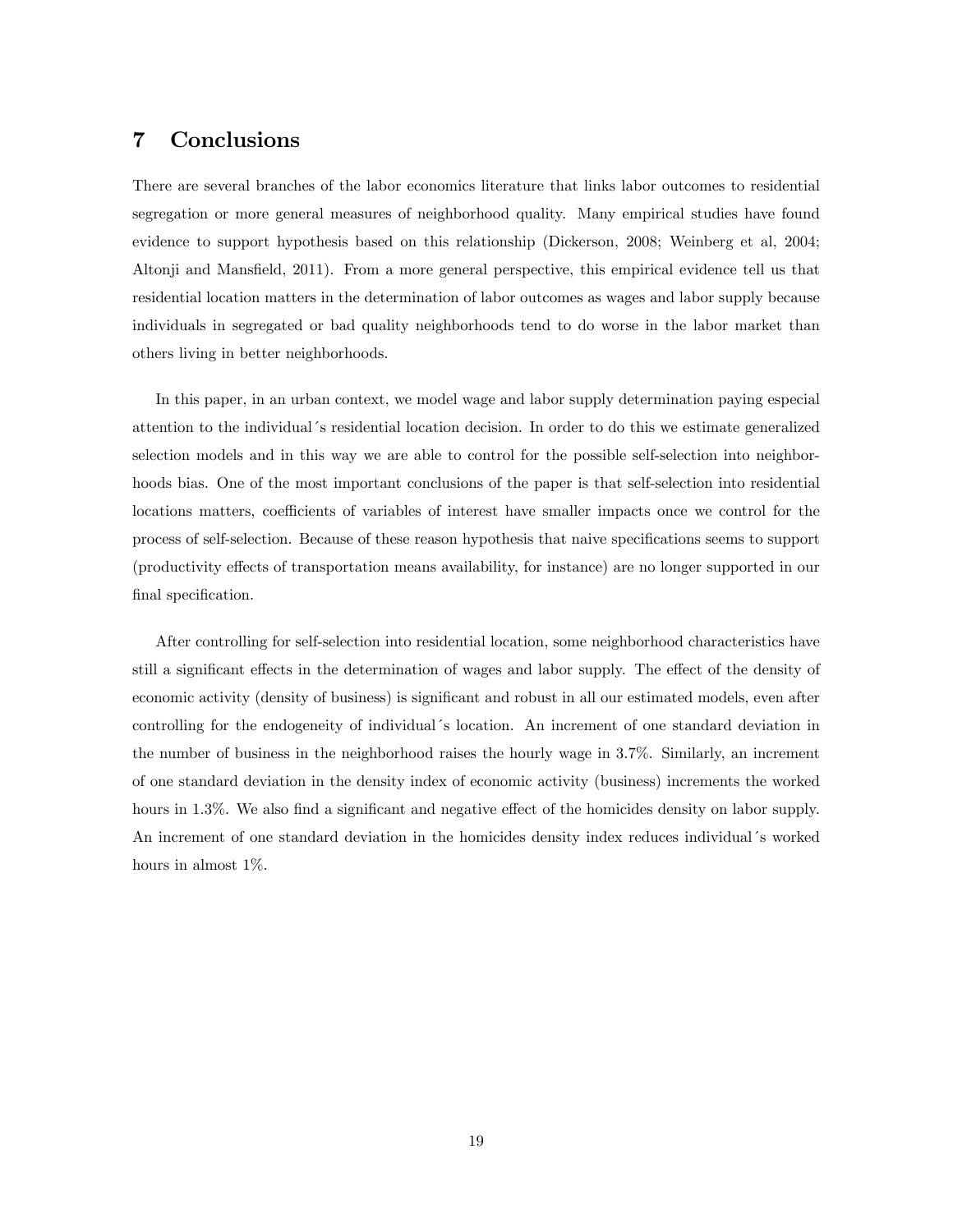## References

- [1] Altonji Joseph and Mansfield Richard (2011) "The Contribution of Family, School and Community Characteristics to Inequality in Education and Labor Market Outcomes". Working paper. (http://aida.wss.yale.edu/~jga22/website/research.htm).
- [2] Bourguignon, François y Fournier, Martin y Gurgand, Marc (2007), "Selection Bias Corrections Based on the Multinomial Mogit Model: Monte Carlo Comparisons", Journal of Economic Surveys, volumen 21, N.o 1, 174-205
- [3] Brueckner, J. y Zenou, Y. (2003), "Space and Unemployment: The Labor-Market Effects of Spatial Mismatch<sup>n</sup>, en Journal of Labor Economics, volumen 21, N.o 1, 242-266
- [4] Claire Dujardin, Florence Goffette-Nagot, Neighborhood effects on unemployment?: A test à la Altonji, Regional Science and Urban Economics, Volume 40, Issue 6, November 2010, Pages 380-396.
- [5] Zhiming Cheng, Haining Wang (2013). Do neighbourhoods have effects on wages? A study of migrant workers in urban China, Habitat International, Volume 38, April 2013, Pages 222-231.
- [6] Dickerson, Niki (2008). Occupational and residential segregation: The conáuence of two systems of inequality. Labor Studies Journal 33 (4): 393-411. Jeffrey A. Dubin and Daniel L. McFadden (1984). An Econometric Analysis of Residential Electric Appliance Holdings and Consumption. Econometrica Vol. 52, No. 2 (Mar., 1984), pp. 345-362
- [7] Holzer, Harry J. 1991. The spatial mismatch hypothesis: What has the evidence shown? Urban Studies  $28$  (February):  $105-22$ .
- [8] Lee, L. F. (1983) Generalized econometric models with selectivity. Econometrica 51: 507-512.
- [9] Ihlanfeldt, Keith R. 1998. The spatial mismatch hypothesis: A review of recent studies and their implications for welfare reform. Housing Policy Debate 9:849–92.
- [10] KAIN, J. (1968), "Housing Segregation, Negro Employment, and Metropolitan Decentralization", en The Quarterly Journal of Economics, volumen 82, N.o 2, 175-197.
- [11] McFadden, D. (1978): Spatial Interaction Theory and Planning Models. Modeling the Choice of Residential Location, pp. 75–96.
- [12] Mouw, T. (2000), "Job Relocation and the Racial Gap in Unemployment in Detroit and Chicago, 1980 to 1990î, American Sociological Review, volumen 65, N.o 5, 730-753.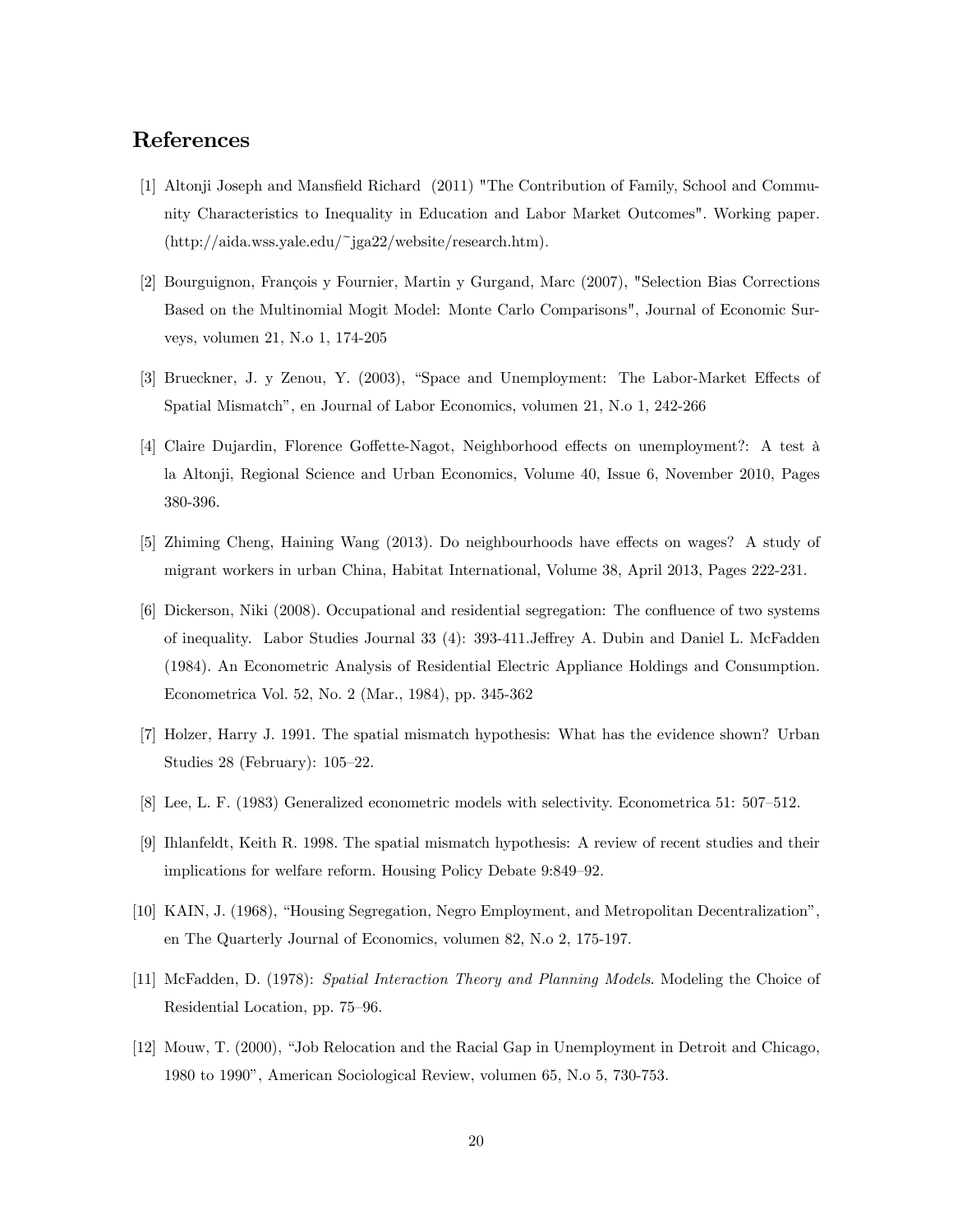- [13] Medina Carlos y Tamayo Jorge (2011). An Assessment of How Urban Crime and Victimization Affects Life Satisfaction, Serie Borradores deEconomía  $# 640$ .
- [14] Medina Carlos, Posso Christian, Tamayo Jorge (2013). The Effect of Adult Criminals' Spillovers on the Likelihood of Youths Becoming Criminals. Borradores de Economía 755.
- [15] Morales Leonardo (2013). Peers Effects on a Fertility Decision: An Application for Medellín. Borradores de Economía 777.
- [16] Rattelot, Roland (2009). "Wrong Origin or Wrong Neighborhood : Explaining Lower Labor Market Performance of French Individuals of African Origin," Working Papers 2009-04, Centre de Recherche en Economie et Statistique.
- [17] Somik V. Lall and Taye Mengistae (2005). The Impact Of Business Environment And Economic Geography On Plant-Level Productivity : An Analysis Of Indian Industry. World Bank Policy Research Working Papers. July 2005
- [18] Weinberg, Bruce, Reagan, Patricia Benton y Yankow, Jeffrey Jon, (2004) "Do Neighborhoods Affect Hours Worked? Evidence from Longitudinal Data", Journal of Labor Economics 22,4 (October 2004): 891-825.
- [19] Zenou, Y. (2002): "How do Örms redline workers?," Journal of Urban Economics, 52(3), 391-408.
- [20] Zenou, Y., and N. Boccard (2000): "Racial Discrimination and Redlining in Cities," Journal of Urban Economics, 48(2), 260-285.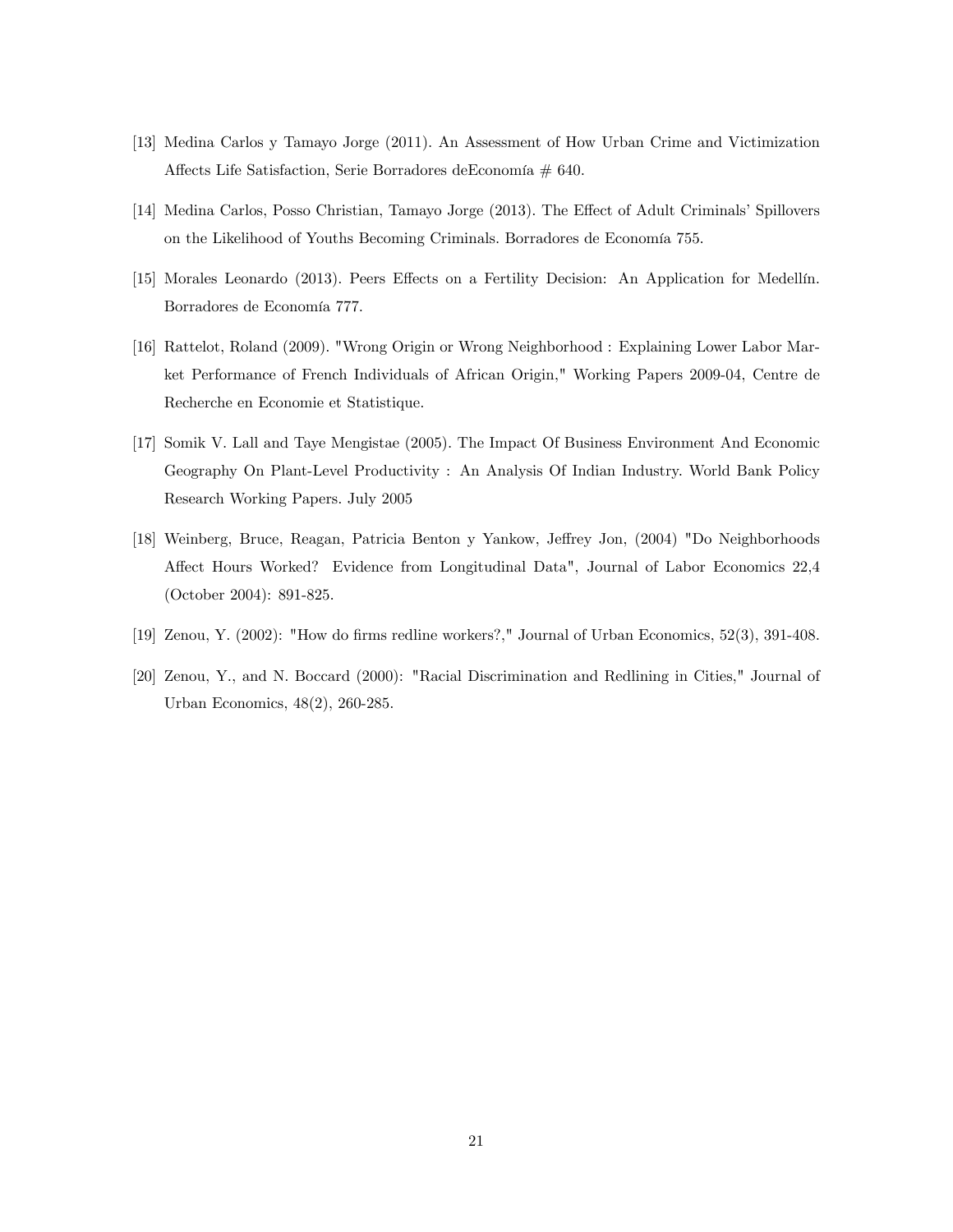| Variable                                         |                    | <b>Residential Location Model</b> |          | Variable (Continued)                         |           | <b>Residential Location Model</b> |          |
|--------------------------------------------------|--------------------|-----------------------------------|----------|----------------------------------------------|-----------|-----------------------------------|----------|
|                                                  | coef               | se                                | t        |                                              | coef      | se                                | t        |
| Neighborhood Median Income                       | 0.0218             | 0.0020                            | 10.87    | (SM)xUniversity                              | $-0.0058$ | 0.0075                            | $-0.77$  |
| Neighborhood Average Rent                        | -0.0472            | 0.0078                            | $-6.04$  | (SM)x2nd Quartile of Income                  | 0.0128    | 0.0093                            | 1.37     |
| Homicide Rate (HR)                               | -0.0225            | 0.0019                            | $-11.74$ | (SM)x3rd Quartile of Income                  | $-0.0038$ | 0.0094                            | $-0.40$  |
| (HR)x1{Married}                                  | $-0.0022$          | 0.0017                            | $-1.28$  | (SM)x4th Quartile of Income                  | 0.0253    | 0.0084                            | 3.02     |
| (HR)xUniversity                                  | 0.0039             | 0.0021                            | 1.84     | (SM)x1{Automobile}                           | 0.0696    | 0.0083                            | 8.34     |
| (HR)x2nd Quartile of Income                      | 0.0014             | 0.0024                            | 0.58     | Nightclubs and Casinos <sup>*</sup> (NC)     | $-0.0238$ | 0.0084                            | $-2.84$  |
| (HR)x3rd Quartile of Income                      | $-0.0009$          | 0.0025                            | $-0.38$  | (NC)x1{Married}                              | 0.0136    | 0.0070                            | 1.94     |
| (HR)x4th Quartile of Income                      | 0.0009             | 0.0025                            | 0.35     | (NC) x University                            | -0.0442   | 0.0086                            | $-5.16$  |
| (HR)x1{Automobile}                               | 0.0069             | 0.0025                            | 2.78     | (NC)x2nd Quartile of Income                  | 0.0088    | 0.0108                            | 0.82     |
| Economic Activity (EA)                           | 0.0053             | 0.0009                            | 5.84     | (NC)x3rd Quartile of Income                  | 0.0072    | 0.0107                            | 0.67     |
| (EA)x1{Married}                                  | $-0.0004$          | 0.0008                            | $-0.49$  | (NC)x4th Quartile of Income                  | $-0.0090$ | 0.0097                            | $-0.93$  |
| (EA)xUniversity                                  | 0.0037             | 0.0011                            | 3.27     | (NC)x1{Automobile}                           | $-0.0287$ | 0.0092                            | $-3.13$  |
| (EA)x2nd Quartile of Income                      | $-0.0034$          | 0.0011                            | $-3.09$  | % of Population with University (%U)         | $-4.9899$ | 0.2833                            | $-17.61$ |
| (EA)x3rd Quartile of Income                      | $-0.0015$          | 0.0012                            | $-1.32$  | $(\%U)x1$ {Married}                          | $-0.2266$ | 0.2261                            | $-1.00$  |
| (EA)x4th Quartile of Income                      | $-0.0026$          | 0.0012                            | $-2.10$  | (%U)xUniversity                              | 3.8913    | 0.2876                            | 13.53    |
| (EA)x1{Automobile}                               | -0.0029            | 0.0013                            | $-2.21$  | (%U)x2nd Quartile of Income                  | $-1.6420$ | 0.3265                            | $-5.03$  |
| Distance to Station (DS)                         | 0.0003             | 0.0000                            | 14.83    | (%U)x3rd Quartile of Income                  | $-2.2918$ | 0.3283                            | $-6.98$  |
| (DS)x1{Married}                                  | 0.0001             | 0.0000                            | 3.34     | (%U)x4th Quartile of Income                  | 0.8079    | 0.3195                            | 2.53     |
| (DS)xUniversity                                  | $-0.0001$          | 0.0000                            | $-4.01$  | (%U)x1{Automobil}                            | 4.9746    | 0.3310                            | 15.03    |
| (DS)x2nd Quartile of Income                      | 0.0000             | 0.0000                            | $-1.26$  | Unemployment Rate (UR)                       | 6.4360    | 0.7485                            | 8.60     |
| (DS)x3rd Quartile of Income                      | 0.0000             | 0.0000                            | $-1.71$  | (UR)x1{Married}                              | $-0.8669$ | 0.7216                            | $-1.20$  |
| (DS)x4th Quartile of Income                      | -0.0001            | 0.0000                            | $-3.20$  | (UR) x University                            | -0.8733   | 1.0337                            | $-0.84$  |
| (DS)x1{Automobile}                               | 0.0001             | 0.0000                            | 3.74     | (UR) x2nd Quartile of Income                 | 0.4089    | 0.9474                            | 0.43     |
| Child Care Centers <sup>®</sup> (CC)             | 0.0107             | 0.0006                            | 16.76    | (UR)x3rd Quartile of Income                  | 0.3845    | 0.9869                            | 0.39     |
| (CC)x1{Married}                                  | 0.0006             | 0.0006                            | 0.93     | (UR) x4th Quartile of Income                 | $-0.3931$ | 1.0897                            | $-0.36$  |
| (CC)xUniversity                                  | $-0.0052$          | 0.0009                            | $-5.90$  | (UR)x1{Automobile}                           | $-1.3736$ | 1.2846                            | $-1.07$  |
| (CC)x2nd Quartile of Income                      | $-0.0007$          | 0.0008                            | $-0.86$  | Ethnic Minority (EM)                         | 0.8004    | 0.3629                            | 2.21     |
| (CC)x3rd Quartile of Income                      | $-0.0009$          | 0.0008                            | $-1.03$  | (EM)x1{Married}                              | $-0.3051$ | 0.3535                            | $-0.86$  |
| (CC)x4th Quartile of Income                      | 0.0005             | 0.0009                            | 0.51     | (EM)xUniversity                              | $-0.6835$ | 0.5437                            | $-1.26$  |
| (CC)x1{Automobile}                               | 0.0035             | 0.0011                            | 3.08     | (EM)x2nd Quartile of Income                  | -1.3572   | 0.4584                            | $-2.96$  |
| Recreation/Sports Centers <sup>®</sup> (RS)      | $-0.0168$          | 0.0107                            | $-1.57$  | (EM)x3rd Quartile of Income                  | $-0.9290$ | 0.4810                            | $-1.93$  |
| (RS)x1{Married}                                  | $-0.0057$          | 0.0097                            | $-0.58$  | (EM)x4th Quartile of Income                  | $-1.4600$ | 0.5456                            | $-2.68$  |
| (RS) x University                                | $-0.0201$          | 0.0129                            | $-1.56$  | (EM)x1{Automobile}                           | 0.4194    | 0.6611                            | 0.63     |
| (RS)x2nd Quartile of Income                      | 0.0269             | 0.0132                            | 2.03     | Children per Woman (CW)                      | $-0.9106$ | 0.1116                            | $-8.16$  |
| (RS)x3rd Quartile of Income                      | 0.0225             | 0.0136                            | 1.66     | (CW)x1{Married}                              | $-0.1273$ | 0.1067                            | $-1.19$  |
| (RS)x4th Quartile of Income                      | 0.0097             | 0.0144                            | 0.67     | (CW)xUniversity                              | $-1.0544$ | 0.1522                            | $-6.93$  |
| (RS)x1{Automobile}                               | 0.0081             | 0.0150                            | 0.54     | (CW)x2nd Quartile of Income                  | 0.0109    | 0.1413                            | 0.08     |
| Cultural Centers and Libraries <sup>®</sup> (CL) | -0.1277            | 0.0123                            | $-10.35$ | (CW)x3rd Quartile of Income                  | $-0.4538$ | 0.1498                            | $-3.03$  |
| (CL)x1{Married}                                  | 0.0000             | 0.0110                            | 0.00     | (CW)x4th Quartile of Income                  | 0.0171    | 0.1578                            | 0.11     |
| (CL)xUniversity                                  | $-0.0212$ $0.0146$ |                                   | $-1.45$  | (CW)x1{Automobile}                           | $-0.5907$ | 0.1834                            | $-3.22$  |
| (CL)x2nd Quartile of Income                      | 0.0668             | 0.0153                            | 4.37     | % de Involuntary Fasting (IF)                | 2.1097    | 0.6920                            | 3.05     |
| (CL)x3rd Quartile of Income                      | 0.0456             | 0.0157                            | 2.90     | $(\mathsf{IF})\times 1\{\mathsf{Married}\}\$ | 2.5616    | 0.6803                            | 3.77     |
| (CL)x4th Quartile of Income                      | 0.0725             | 0.0164                            | 4.44     | (IF) x University                            | $-3.9475$ | 1.0555                            | $-3.74$  |
| (CL)x1{Automobile}                               | $-0.0145$          | 0.0170                            | $-0.85$  | (IF) x Cuartil 2 de Ingreso                  | $-3.5860$ | 0.8785                            | $-4.08$  |
| Shopping Malls (SM)                              | 0.0109             | 0.0073                            | 1.49     | (IF) x Cuartil 3 de Ingreso                  | $-4.8278$ | 0.9366                            | $-5.15$  |
| (SM)x1{Married}                                  | $-0.0076$          | 0.0060                            | $-1.27$  | (IF) x Cuartil 4 de Ingreso                  | $-6.9633$ | 1.0511                            | $-6.62$  |
|                                                  |                    |                                   |          | (IF)x1{Automobile}                           | $-1.1011$ | 1.3231                            | $-0.83$  |

## Annex A: Residential Location Choice Model

Notes:

The neighborhood median income and average rent are in \$100000 Colombian pesos of 2012 Income interactions are built with women non-labor income.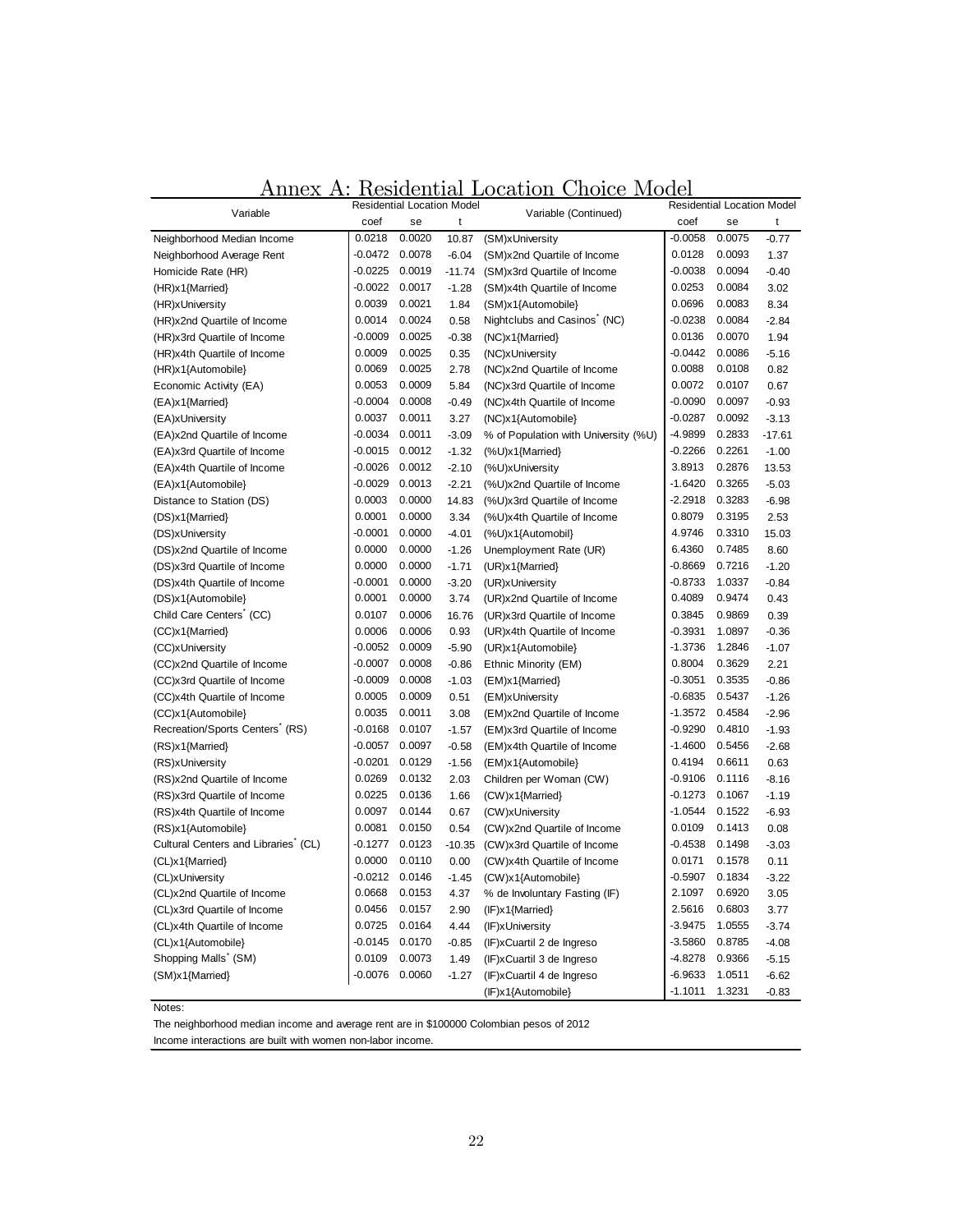| Annex B: Sample Selection Equations |  |
|-------------------------------------|--|
|-------------------------------------|--|

| Variables                                        |                              | [1]:Log(Monthly Wage)        |         |                                                           | [2]:Log(Wage/Hours)          |         |                               | [3]:Log(Hours)                |         |
|--------------------------------------------------|------------------------------|------------------------------|---------|-----------------------------------------------------------|------------------------------|---------|-------------------------------|-------------------------------|---------|
|                                                  | coef                         | se                           | t       | coef                                                      | se                           | t       | coef                          | se                            | t       |
| Non Labor Income                                 | $-0.00331$ $0.00049$         |                              | $-6.77$ |                                                           | $-0.00331$ $0.00049$         | $-6.77$ |                               | $-0.00666$ $0.00052$ $-12.88$ |         |
| Density Index of Homicides                       |                              | 0.00014 0.00007              | 1.87    |                                                           | 0.00014 0.00007              | 1.87    |                               | -0.00007 0.00008 -0.96        |         |
| Density Index of Economic Activity               | $-0.00003$ $0.00007$         |                              | $-0.45$ | $-0.00003$ 0.00007                                        |                              | $-0.45$ |                               | 0.00005 0.00008               | 0.71    |
| Minimum Distance to Metro                        | 0.00002 0.00001              |                              | 1.52    | 0.00002 0.00001                                           |                              | 1.52    |                               | 0.00000 0.00001               | 0.26    |
| <b>Educational Attainment</b>                    | $-0.02961$ $0.00464$         |                              | $-6.38$ | $-0.02961$ $0.00464$ $-6.38$                              |                              |         |                               | -0.03231 0.00480 -6.73        |         |
| <b>Attends Educational Establishment</b>         |                              |                              |         | $-0.32245$ $0.04595$ $-7.02$ $-0.32245$ $0.04595$ $-7.02$ |                              |         |                               | $-0.38156$ $0.04880$ $-7.82$  |         |
| <b>Potential Experience</b>                      |                              | 0.00771 0.00233 3.31         |         |                                                           | 0.00771 0.00233              | 3.31    |                               | 0.00564 0.00248 2.27          |         |
| Potential Experience <sup>2</sup>                |                              |                              |         | $-0.00064$ 0.00003 $-19.79$ $-0.00064$ 0.00003 $-19.79$   |                              |         | $-0.00066$ $0.00003$ $-19.36$ |                               |         |
| Complete Secondary                               |                              | 0.08771 0.03354 2.62         |         |                                                           | 0.08771 0.03354              | 2.62    |                               | 0.08500 0.03484 2.44          |         |
| Junior/Community College Degree                  |                              | 0.30288 0.04797              | 6.31    |                                                           | 0.30288 0.04797              | 6.31    |                               | 0.36025 0.05008               | 7.19    |
| <b>Higher Education</b>                          |                              | 0.40825 0.05755              | 7.09    |                                                           | 0.40825 0.05755              | 7.09    |                               | 0.60639 0.06038 10.04         |         |
| Race: Mestizo                                    | $-0.08704$ $0.05159$ $-1.69$ |                              |         |                                                           | -0.08704 0.05159 -1.69       |         |                               | $-0.10142$ $0.05408$ $-1.88$  |         |
| Race: White                                      |                              | $-0.09056$ $0.05389$ $-1.68$ |         | $-0.09056$ $0.05389$ $-1.68$                              |                              |         |                               | $-0.10209$ $0.05653$ $-1.81$  |         |
| Race: Missing                                    | $-0.21985$ $0.08002$ $-2.75$ |                              |         |                                                           | -0.21985 0.08002 -2.75       |         |                               | -0.22408 0.08380 -2.67        |         |
| Gender (Man=1)                                   |                              | 0.60751 0.02696 22.54        |         |                                                           | 0.60751 0.02696 22.54        |         |                               | 0.71813 0.02881 24.92         |         |
| Any child born alive in the last 2 years         | $-0.06618$ $0.05956$ $-1.11$ |                              |         |                                                           | $-0.06618$ $0.05956$ $-1.11$ |         |                               | -0.05907 0.06264 -0.94        |         |
| Any child born alive in the last 5 years         | $-0.06486$ $0.04000$ $-1.62$ |                              |         | $-0.06486$ $0.04000$ $-1.62$                              |                              |         |                               | $-0.10513$ $0.04194$ $-2.51$  |         |
| Children under 6 years at home                   | $-0.00601$ $0.01804$         |                              |         | $-0.33$ $-0.00601$ 0.01804 $-0.33$                        |                              |         | -0.01223 0.01871              |                               | $-0.65$ |
| Children between 6 and 17 years at home          |                              | 0.00694 0.00970 0.72         |         |                                                           | 0.00694 0.00970              | 0.72    |                               | 0.00050 0.01014 0.05          |         |
| Density of child care public provaiders $(CH)^4$ | $-0.00783$ $0.00230$         |                              | $-3.40$ |                                                           | $-0.00783$ $0.00230$ $-3.40$ |         |                               | $-0.00784$ $0.00236$ $-3.32$  |         |
| {Gender} x {CH}                                  |                              | 0.02152 0.00294 7.31         |         |                                                           | 0.02152 0.00294              | 7.31    |                               | 0.02171 0.00312 6.96          |         |
| Constant                                         |                              | 0.52897 0.08136 6.50         |         |                                                           | 0.52897 0.08136              | 6.50    |                               | 0.79869 0.08578               | 9.31    |
| Observations                                     | 27,950                       |                              |         | 27,950                                                    |                              |         | 26,678                        |                               |         |
| $R^2$                                            |                              |                              |         |                                                           |                              |         |                               |                               |         |

Notes

1. The parameter D in the construction of the index (formula A) w as set to 2 km, w eights w ithin a radius of 1 km centered in the household are 1.

2. The parameter D in the construction of the index (formula H) w as set to 2 km, w eights w ithin a radius of 1 km centered in the household are 1.

3. Euclidean distance in meters

4.The parameter D in the construction of the index (formula H) w as set to 500 mt, w eights w ithin a radius of 300 mt centered in the household are 1.